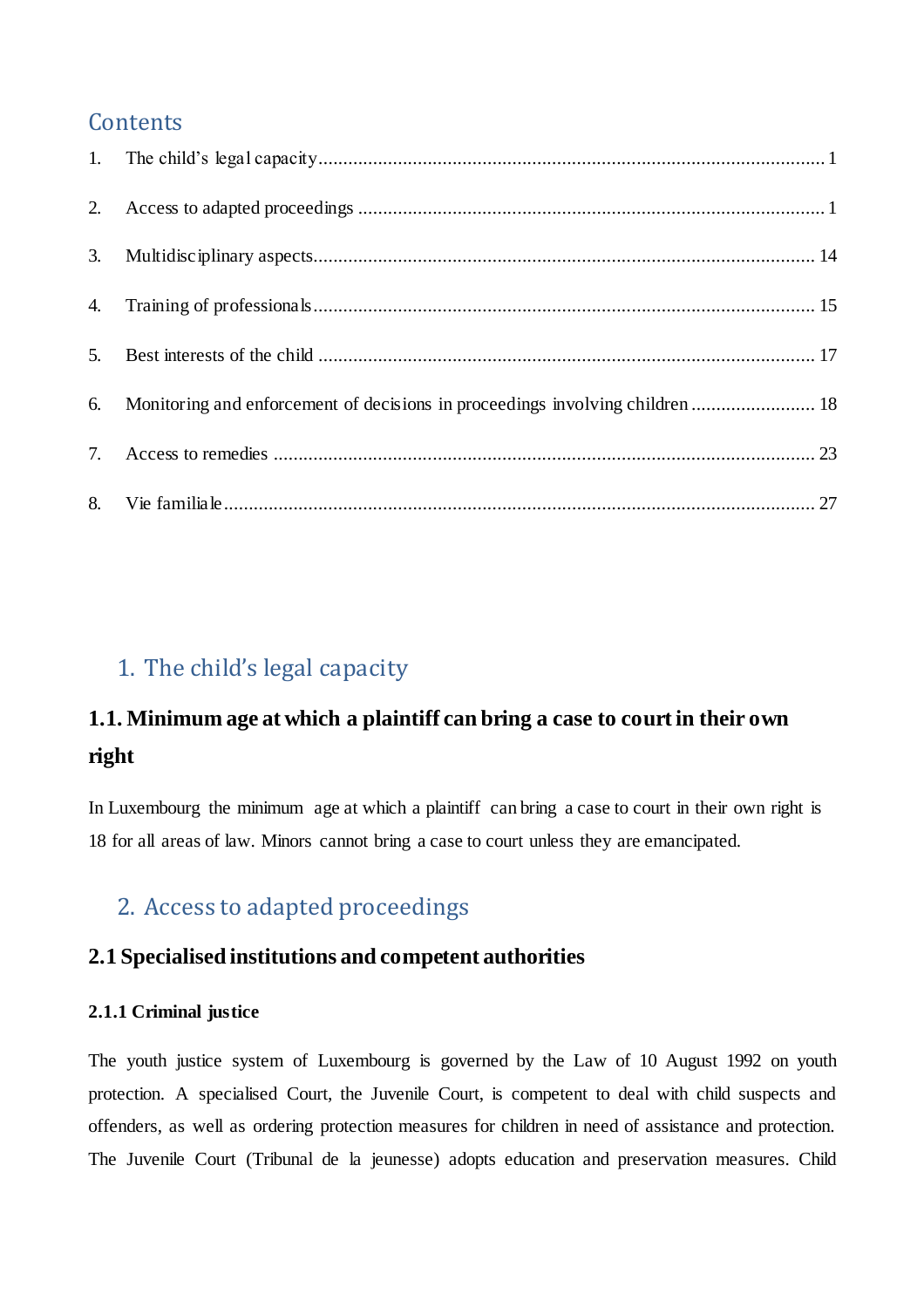suspects/offenders are not considered as offenders but as children who need protection and help. Consequently, criminal law does not apply as such to children.

Within the judicial police services a specific unit is in charge of children. The Law of 16 December 2008 on the support of youth and families, and the Code of Criminal Investigation. The Youth Protection section of the prosecution office is responsible for the following matters:

- domestic violence;
- abandonment of family;
- non-representation of children;
- quardianship of major and children;
- abduction of children:
- disturbing disappearances;
- criminal mediation.

The Youth Protection section of the prosecution office treats in general everything that affects children and their families. When child victims are involved in judicial proceedings, prosecutors work closely with the Youth Protection section of the judicial police.

No vetting procedures are in place to ensure the suitability of professionals working with children.

As such, there is no institution in charge of monitoring the youth justice system. The Ombudsman for children's rights (*Ombudsman fir Kanner a Jugendlecher, OKAJU)* () monitors the respect of children's rights, including in judicial proceedings. The Ombudsman delivers yearly reports and children file a complaint before the Ombudsman.

### **2.1.2 Civil justice**

Since there is a clear distinction between public and private law, the judicial system in the Grand Duchy of Luxembourg is divided into a civil court system and an administrative court system. Both systems are overseen by the Constitutional Court, which is in charge of ensuring that Luxembourgish laws are in conformity with the Constitution. The Constitutional Court may start this compliance check upon request of both administrative and civil courts.

Luxembourg has a specialised judiciary, the Juvenile Court, to deal with family law issues, child protection and guardianship cases. Juvenile and Guardianship Courts operate with specialized judges. Juvenile judges are competent to enforce the laws on youth protection, and in order to modify or enforce divorce decisions if they concern the parental authority of children. Guardianship judges are competent to hear cases related to the parental authority of children whose parents are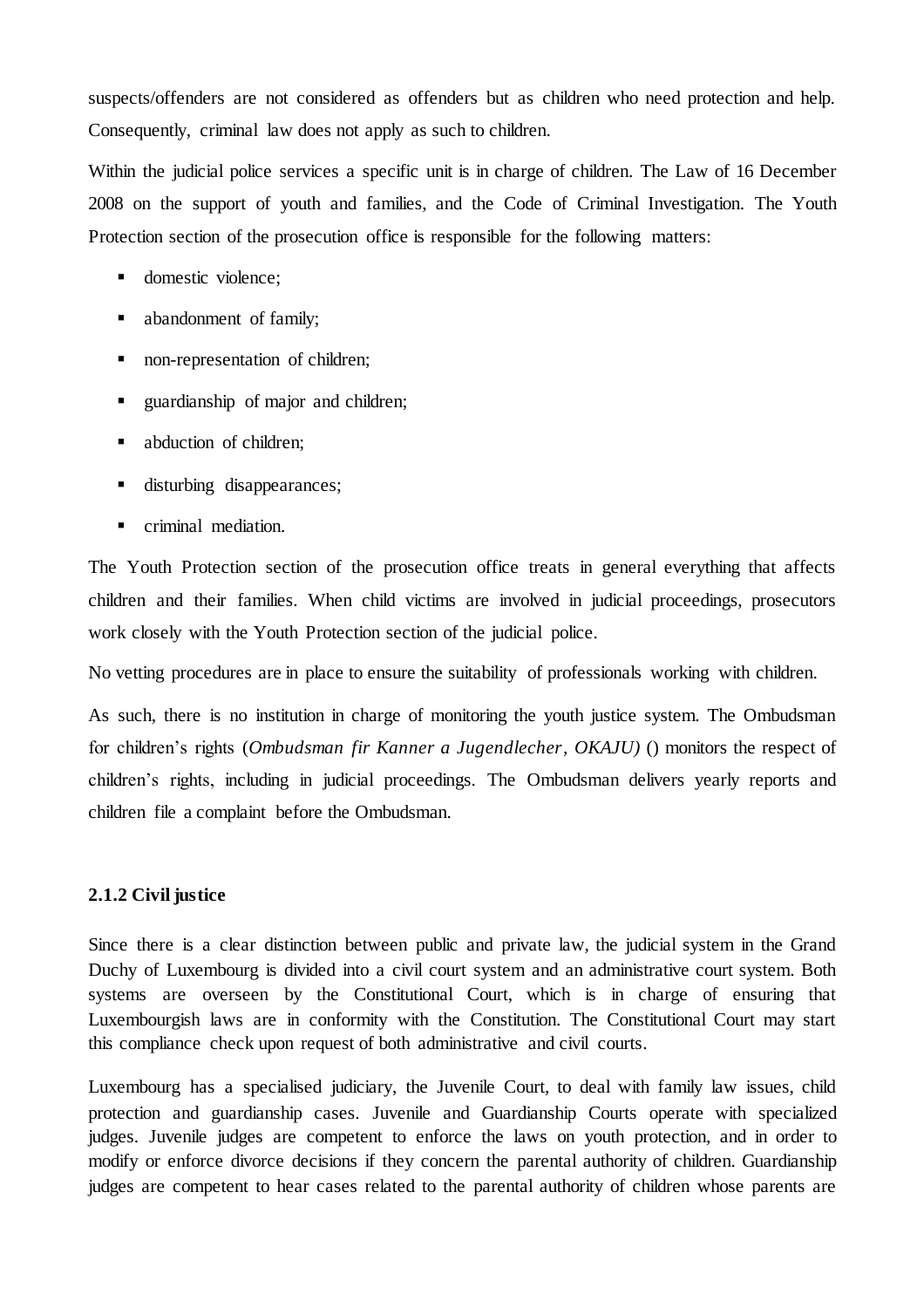separated and have not been married to each other. Guardianship judges also exercise supervision over the work of legal representatives or guardians. In this role, guardianship judges may ask a child's legal representatives and guardians for clarification, as well as the child him/herself.

Except for some family and child protection matters, civil law cases are tried before civil courts. The judicial division in Luxembourg is composed of Magistrate's Courts (Justice de Paix) and District Courts (Tribunal d'arrondissement).

Magistrate's Courts are competent to hear cases where the value at stake is not more than EUR 10,000. Magistrate's Courts are also competent as first instance courts to set the amount of the child support except during divorce proceedings. In each Magistrate Court there is a Labour law section competent for hearing cases in relation to employment contracts or contracts of apprenticeship.

District Courts are competent to adjudicate in disputes involving more than EUR 10,000. They are also competent as first instance courts to hear certain family law disputes such as divorce, adoption, inheritance, filiations, etc. They also have competence over cases that are not attributed to another court by the law. In each District Court, there is a Juvenile and Guardianship Court which is the only competent court to judge cases related to youth protection or guardianship (see above).

The Court of Appeal (*Cour d'appel*) reviews cases which have been heard at first instance by the District Courts, the Labour Courts and the Juvenile and Guardianship Courts. The Juvenile chamber of the Court of Appeal hears cases which were adjudicated at first instance by the Juvenile and Guardianship Court.

Appeals against the decision of Magistrates Courts are judged before the District Courts.

The Public Prosecutor may participate in civil judicial proceedings.

Article 388-1 of the Civil Code provides that the minor capable of discernment can be heard by the judge or by the person designated by the judge for this purpose.

The Central social assistance service (*service central d'assistance sociale (SCAS*)) is a service operating as part of the Public Prosecutor's Office and is thus part of Luxembourg's public administration. Within the SCAS, there is the Youth protection service (*Service de la protection de la Jeunesse (SPJ)*, responsible for the evaluation of the physical and psychological well-being of children who need or may need protection.

This service can provide support to children upon request of a court or the Public Prosecutor's office. The SPJ also collaborates and has established professional relationships with persons in charge of providing aid to children (including NGOs) and is in direct contact with families in need.

While completing its tasks, the SPJ often conducts investigations which are called social investigation (*enquête sociale*). This investigation is conducted, based on standardised tools and by inter alia specialised social workers who have undertaken training on youth protection. The SPJ is obliged to safeguard the child's best interests, over the family's interests.

There is no institution in charge of monitoring the youth justice system as such. However, the Ombudsman for children's rights (*Ombudsman fir Kanner a Jugendlecher, OKAJU)* monitors the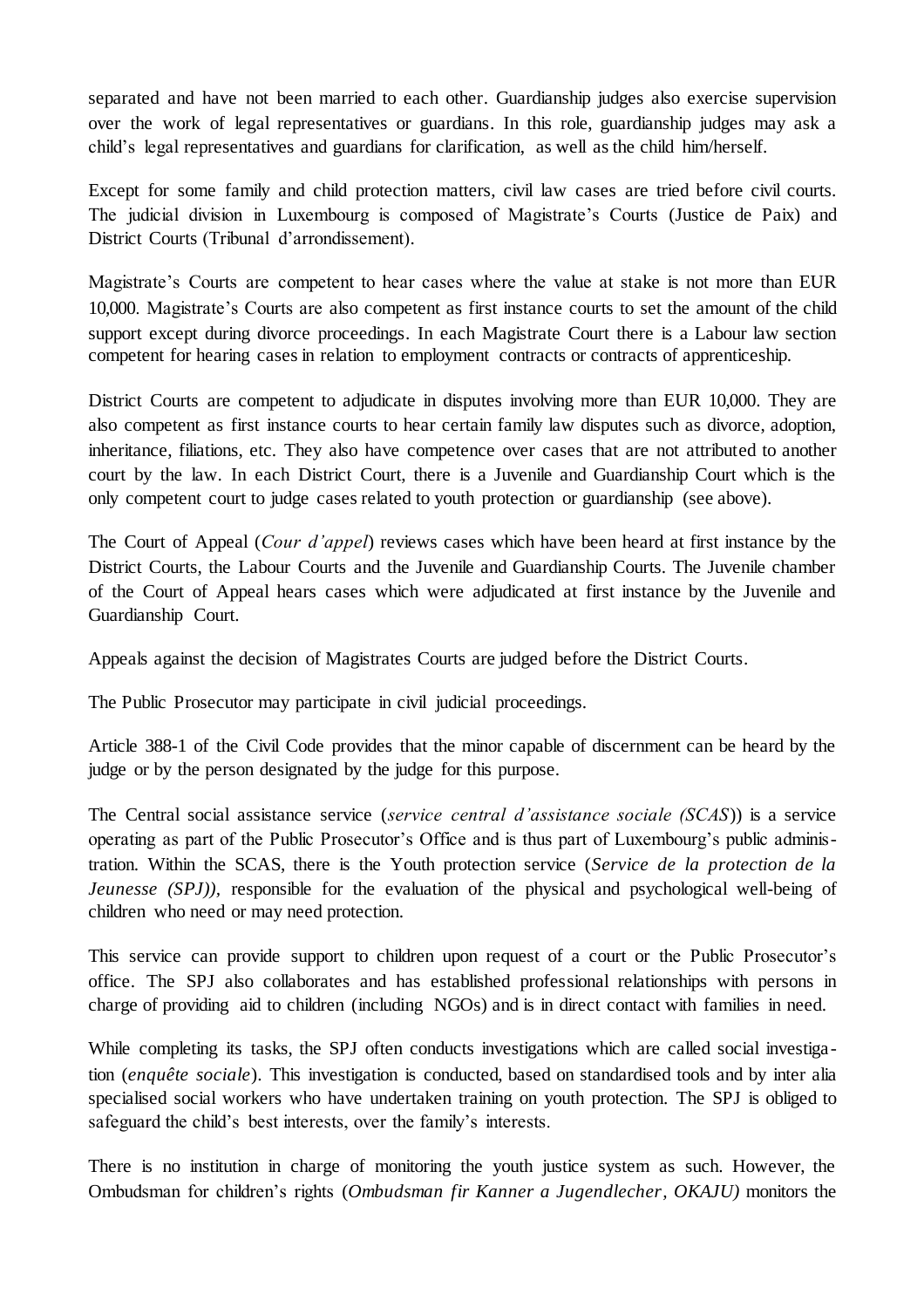respect of children's rights, including in judicial proceedings. The Ombudsman delivers yearly reports on the situation of children's rights. Children are allowed in their own right to file a complaint to the Ombudsman.

2.1.2.1 National Childhood Office (Office national de l'enfance (ONE))

The National Childhood Office is part of the Luxembourgish public administration and works as part of the Ministry of Family and Integration (Ministère de la Famille, de l'intégration et à la Grande Région). First of all, ONE can provide help to a child's parents who struggle to provide the child with basic services such as food, clothing and a decent home. One of ONE's missions is to provide an alternative to judicial measures. ONE also ensures the receipt, (including emergency cases) of children who are placed into institutional care by their parents. In this case, ONE provides help and support to the child during his/her period away from his/her home. The child who needs protection can contact the National Childhood Office by phone, email or by filling in a form available on the organisation's website. A member of the child's family, or a professional in the field, can also contact ONE.

# 2.1.2.2 The Family Council (Conseil de famille)

The Family Council is put in place when the parents have died. Its aim is to secure the child's best interests during the procedure and it supervises and monitors all important elements of a child's life. The Family Council acts under the supervision of the family affairs judge (juge aux affaires familiales). It is composed of four to six members. The meetings of the Family Council are chaired by a family affairs judge who can also take the final decision when the Family Council does not come to an agreement. The Family Council must be convened by the family affairs judge. A child who is over 16 years old can ask the Guardianship judge to convene the Family Council.

As an example, the Family Council grants the guardian the necessary authorisations for managing the child's property. If a guardian has been designated, the Family Council must accept this decision, unless it appears to be against the child's best interests.

Other services can provide help and support to children involved in civil judicial proceedings. Their main aim is to provide information to the child:

# 2.1.2.3 *Legal information service*

Persons, including adults and children, can receive free of charge legal information from the legal information service. The legal information service is a public service which operates with the aim of informing any person about his/her rights and the way to enforce them. The assistance provided by the legal information service is not specific to children. The legal information service can provide, inter alia :

Welcoming and guiding children and their parents to the competent services.

# **2.1.3 Administrative justice:**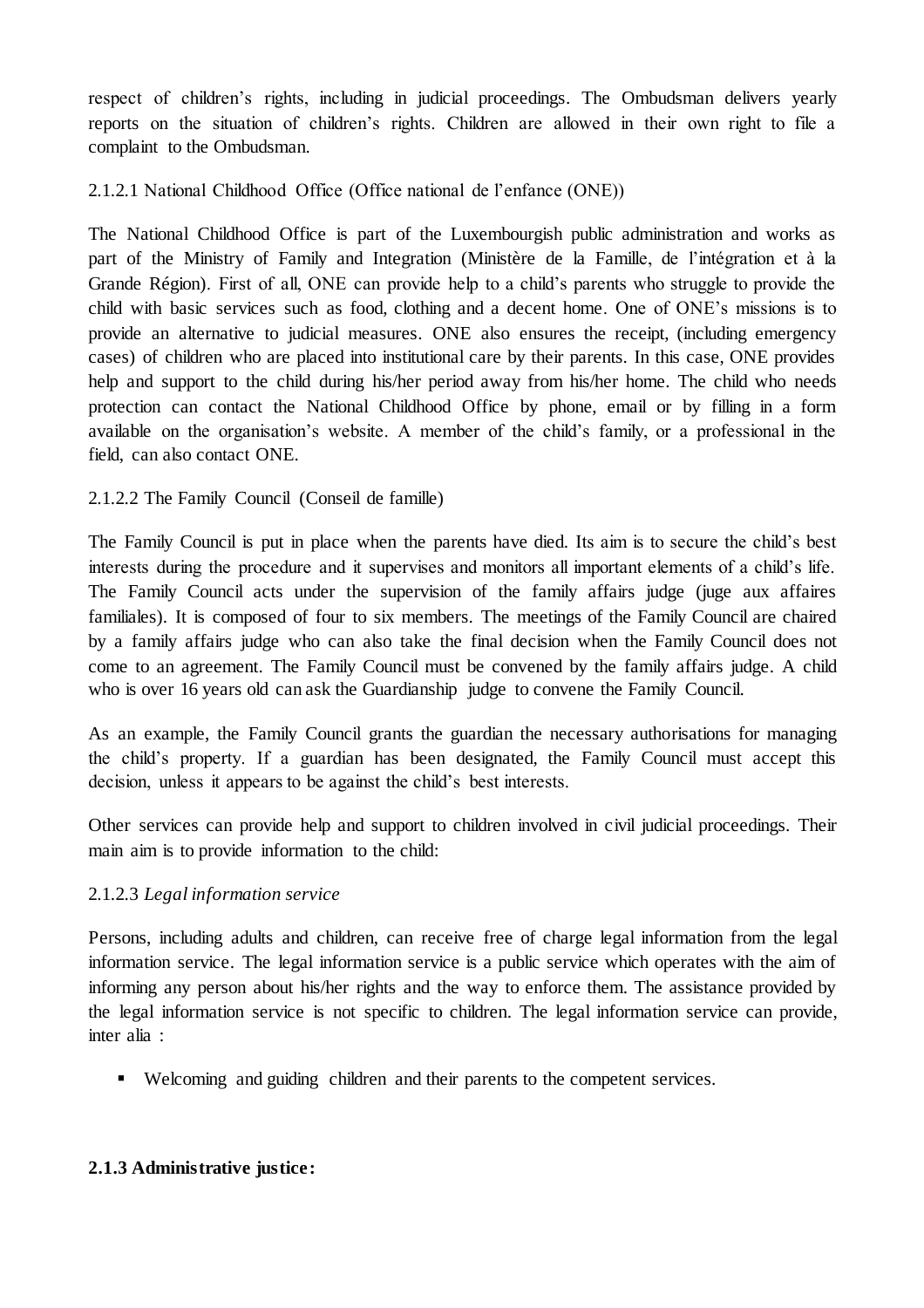In Luxembourg there are no special family and youth courts in the field of the administrative justice.

2.1.3.1 Decisions issued in the fields of asylum and migration

In the field of asylum, decisions are reviewed by the administrative courts. The judicial review procedure is regulated by the amended Law of 5 May 2006 concerning asylum right and other forms of protection. This law sets a specific regime that applies alongside the general rules set out in the Law of 7 November 1996 and the Law of 21 June 1999. In this framework, some provisions of the New Code of Civil Procedure, applicable to administrative judicial procedures, set some relevant rules protecting children.

Regarding migration, decisions are reviewed by the administrative courts. The claim for judicial review against a decision related to this area is regulated by the amended Law of 29 August 2008 on the free movement of persons and immigration. This law cross-references with the general procedural rules contained in the Law of 7 November 1996.

In the field of citizenship, decisions are reviewed by the administrative courts as set in the Law of 23 October 2008 on Luxembourgish nationality.

# 2.1.3.2 Mission of the *Ombudsman for children's rights*

The *Ombudsman for children's rights* (*Ombudsman fir Kanner a Jugendlecher, OKAJU*) is in charge of promoting children's rights and their best interests. However, the Ombudsman cannot intervene in administrative judicial proceedings.

# **2.2. Legal and policy measures in place to avoid undue delay in the handling of cases involving children**

# **2.2.1 Criminal justice**

### 2.2.1.1 The child as a suspect/defendant

### *2.2.1.1.1 Children subject to youth system*

The age of criminal responsibility in Luxembourg is set at 18 years old. With regard to the juvenile protection system, there is no mention in the law of a minimum age to which the juvenile protection system applies. A child does not commit 'crimes' under the Luxembourgish system; rather they commit 'acts qualified as crimes', for which a specialised jurisdiction, the Juvenile Court, is responsible to apply measures of protection, care or/and education. As a result, a child, under the age of 18 when committing an act defined as an offence under criminal law, will not be referred to the Criminal court but rather to the Juvenile Court. As children are not considered as suspects or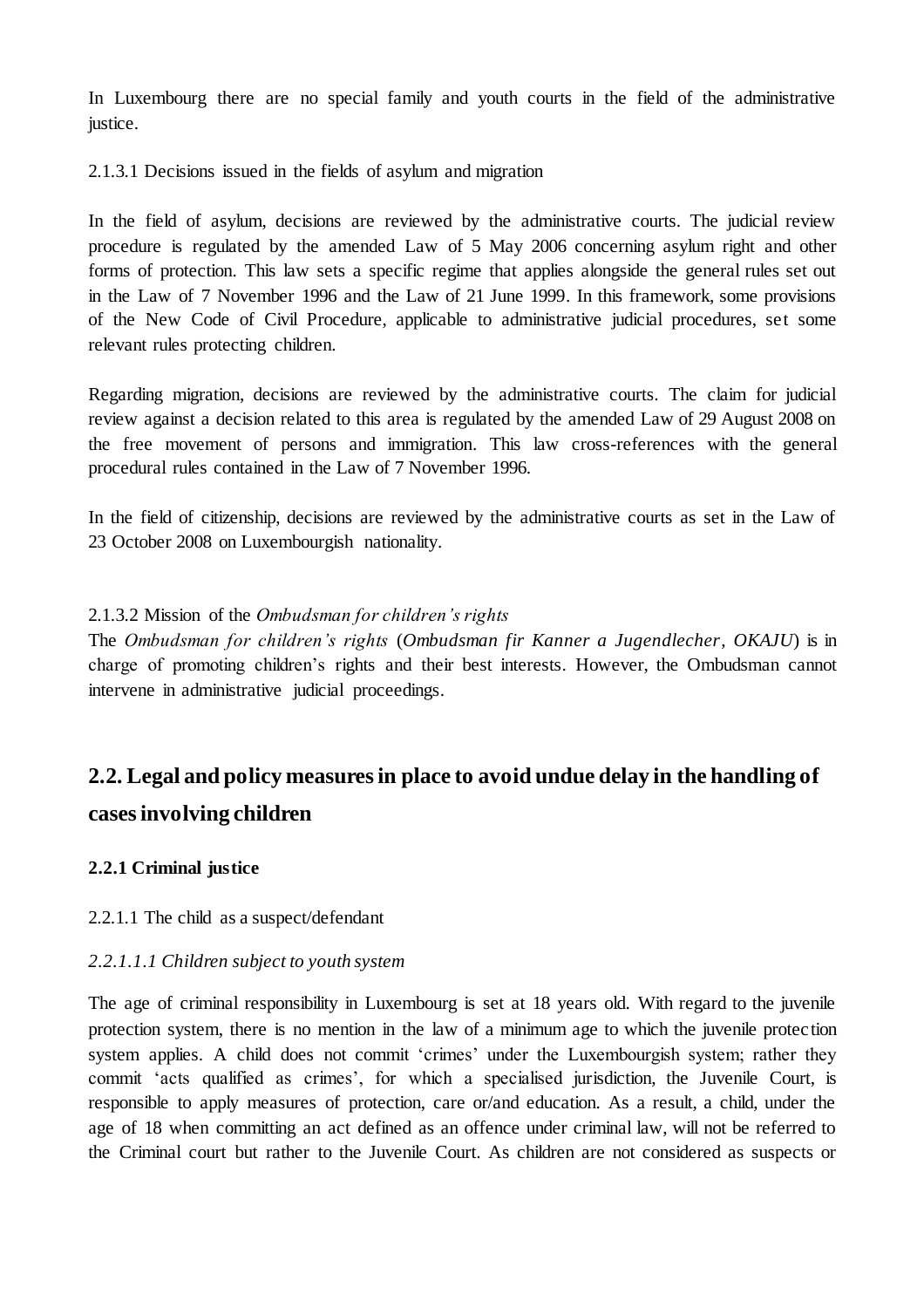offenders but are rather considered as children who need protection, the Juvenile Court does not take measures defined as sanctions but rather measures of guardianship, education and preservation.

These measures can include the following:

- Reprimanding the child and placing him/her with persons who are legally in charge of the child, warning the legal representatives that the child has to be better supervised in the future;
- Committing the child to educational assistance;
- Placing the child under the supervision of a trusted adult or in an appropriate institution for treatment, education, instruction or vocational training;
- Sending the child to a rehabilitation facility.

# *2.2.1.1.2 When the child reaches 18 years of age*

Measures taken by the Juvenile Court automatically end when the child turns 18 years of age. However in some cases, the Juvenile Court can choose to extend the measure after the child has reached his/her majority. The Court can prolong the measure until the child is 21 years of age, when the child commits an act qualified as an offence under criminal law. When the child commits an act qualified as a crime under criminal law, the period can be extended until the age of 25. Those measures can also apply when the child turns 18 years of age either before the proceedings or during the proceedings.

# *2.2.1.1.2 Children subject to general criminal system*

There is one exception when children can be judged under general rules applying to adults. A child over 16 years of age can be judged by an ordinary criminal court if he/she commits an act qualified as an offence and where the Juvenile and Court finds the measures at its disposal inadequate (measures of guardianship, preservation or education). In this specific case, the Juvenile Court may authorize the prosecutor to prosecute the child under general rules for adults. This decision will have to be notified by registered mail with acknowledgement of receipt by the child, his/her parents, guardian or any other persons who legally represent the child. The court will not be able to refuse the request on the grounds that the suspect is under the age of 18.

If the appeal is rejected, the child can be sentenced to the same sanctions as adults.

The Public Prosecutor, the child, the persons exercising parental authority or, where applicable, the persons who have custody by law, can appeal this decision. They have 10 days to do so from the day of the notification of the decision. If the Appeal Court declares null the decision of the Juvenile Court, the case will be sent to another Juvenile Court.

# 2.2.1.2 Measures for children in danger

When children are in physical or moral danger, the Juvenile Court can impose the following measures: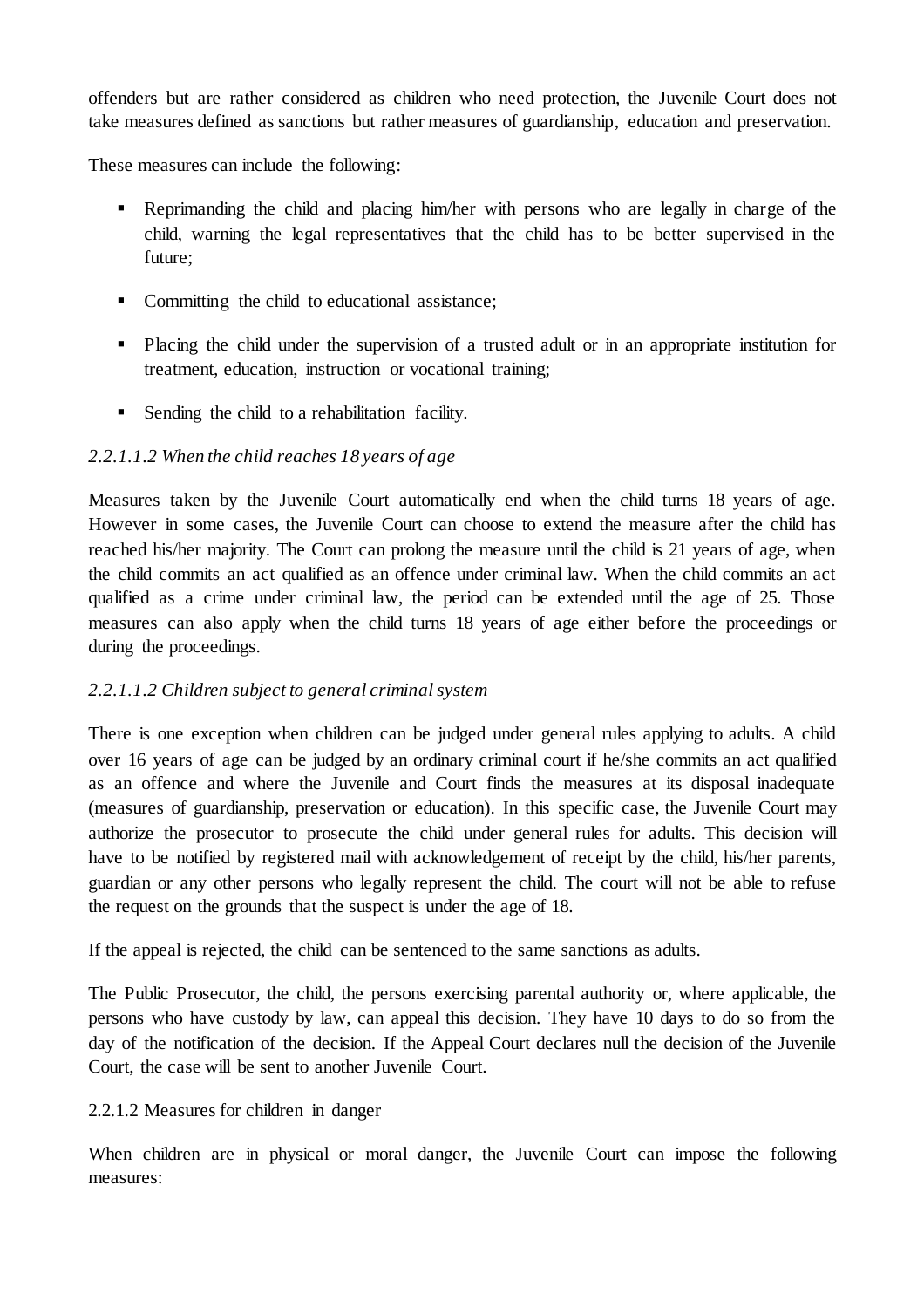- The child is taken into educational custody/assistance (by probation agents or persons who work within establishments or organisms that help, advise or assist children and their families);
- Placement of the child under the supervision of a private person or in a home;
- **Placement of the child in a State re-education establishment;**
- Placement of the child in a State disciplinary establishment;

Children who are placed can benefit from a temporary return to the family home. This temporary return is meant to ensure the child's integration. The Juvenile Court awards such a return. Short returns or returns during the weekends can be awarded by the persons who have the custody of children or by the directors of the establishments where children are placed. The Juvenile Court must be informed beforehand.

The measures come to an end when the child is 18 years old. The measure can be prolonged in the following cases:

- If the child's interest so commands and if the child agrees, the measure can be prolonged until the young adult is 21 years old. In between the ages of 18 and 21 years, the measure must come to an end if the young adult or the Judge requests it;
- If the child committed a major offence (*délit*), the judge can prolong the measure until the young adult is 21 years old;
- If the child committed a crime, the judge can prolong the measure until the young adult is  $25$ years old.

2.2.1.3 Criminal records

# *Non-disclosure of the child's criminal record*

Decisions taken by the Juvenile judge will not be recorded on a criminal record but on a special register. Even when children above 16 has been judged by a criminal court, the decision of the ordinary court will not be mentioned on a criminal record but on the same special register.

The special register can only be consulted by judicial authorities and can also be transferred to administrative authorities when this information is needed for application of the law. This special registry is also available to the victim of the child if the victim asks for it in order to obtain compensation.

# **2.2.2 Civil justice**

# 2.2.2.1 The child as a plaintiff or defendant

There are no specific provisions in place to ensure that civil judicial proceedings involving children, take place without undue delay. This means that in terms of procedural deadlines, the general rules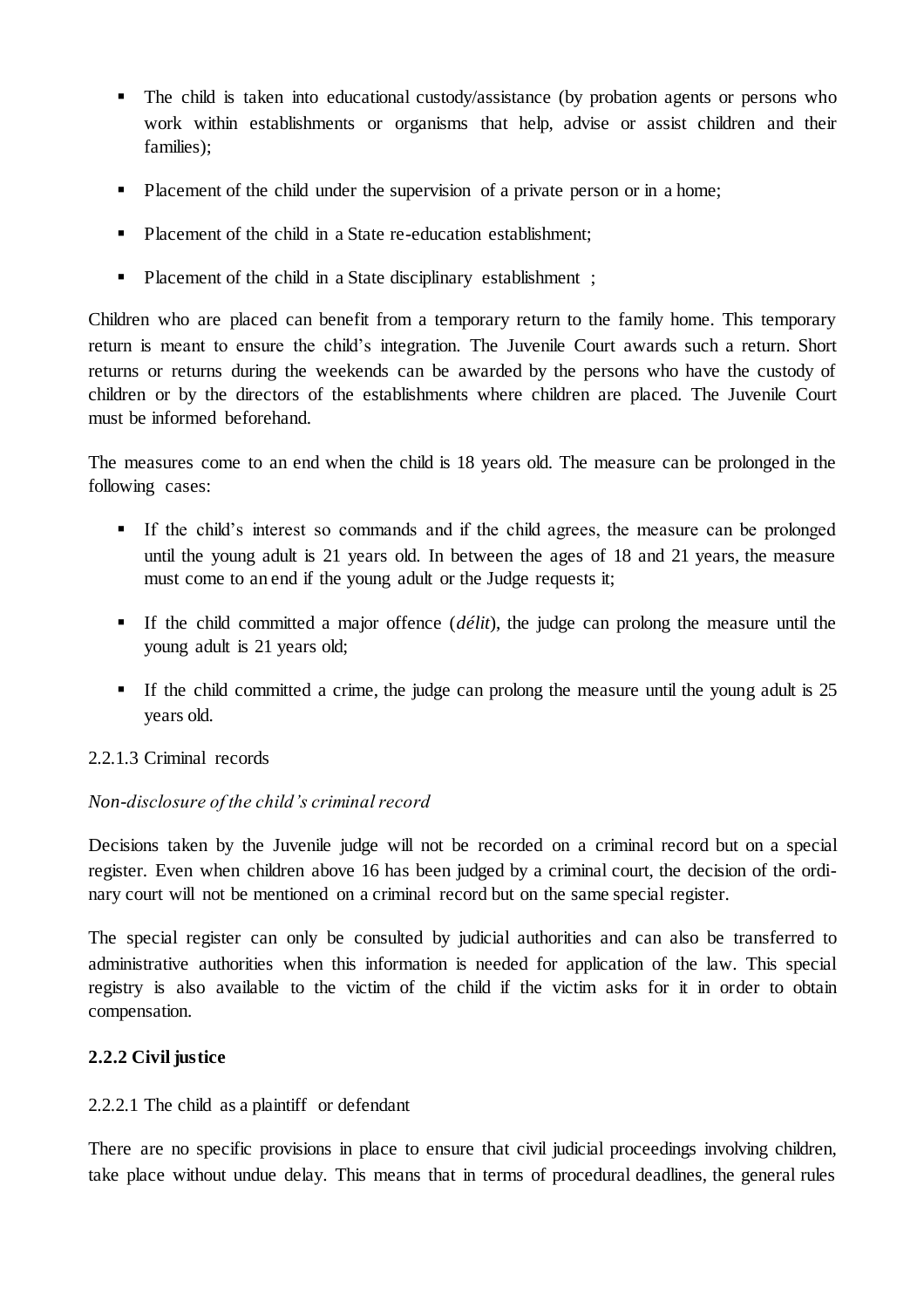(rules applicable to adults) apply. These rules are described below and differ depending on the court that hears the case.

Child-specific measures, that courts can take to protect children during the proceedings, concern only children in other roles. Before ordinary courts, general rules for adults apply to children.

# *2.2.2.1.1 Magistrate's Court*

In case of emergency, the Magistrate's Court can take the necessary interim measures (*ordonner en référé*), such as conservatory measures or restoration orders. The putting in place of interim measures cannot hinder the continuation of court proceedings.

Similarly, the judge may take, for example, any necessary interim precautionary measures, if that is necessary for the prevention of imminent damages or for the stopping of an unlawful situation *(trouble manifestement illicite).*

If a judge decides to try the case within a short-time period, he/she can convoke the parties on a bank holiday or on a non-working day. The judge needs to ensure that sufficient time has passed between the date the plaintiff has brought the case to court and the date of the hearing. This aims at ensuring that the defendant has sufficient time to prepare his/her defence.

Article 388-1 of the Civil Code provides that the minor capable of discernment can be heard by the judge or by the person designated by the judge for this purpose

### *2.2.2.1.2 District Court*

The District Court may judge a case without undue delay (*assigner à bref délai*) if the facts of the case require it. This decision must be taken by the President of the Court who will decide whether the facts of the case require it.

2.2.2.2 The child as a witness

The general rules described above also apply to witnesses, with the condition that child witnesses do not need to be represented.

### *2.2.2.3 Child protection*

In case of emergency, the Juvenile Court may decide to put the child temporarily under the care or custody of one of the child's parent, a private person, an association, a charity, a teaching institution, a re-education institution, a disciplinary institution, or any appropriate institution. This measure is used when the removal of the child from his/her family is deemed to be in his/her best interests, for example, when the judge considers that the child is put at risk by his/her parents.

The measure of temporary custody is meant to protect the child and thus has to be taken quickly. The Juvenile Court or the Juvenile Judge may order the examination of the child's personality, if it is deemed to be necessary. This can be done via social enquiry, medical examination of the child's psychological and psychiatric status, an observation of the behaviour of the child or via a career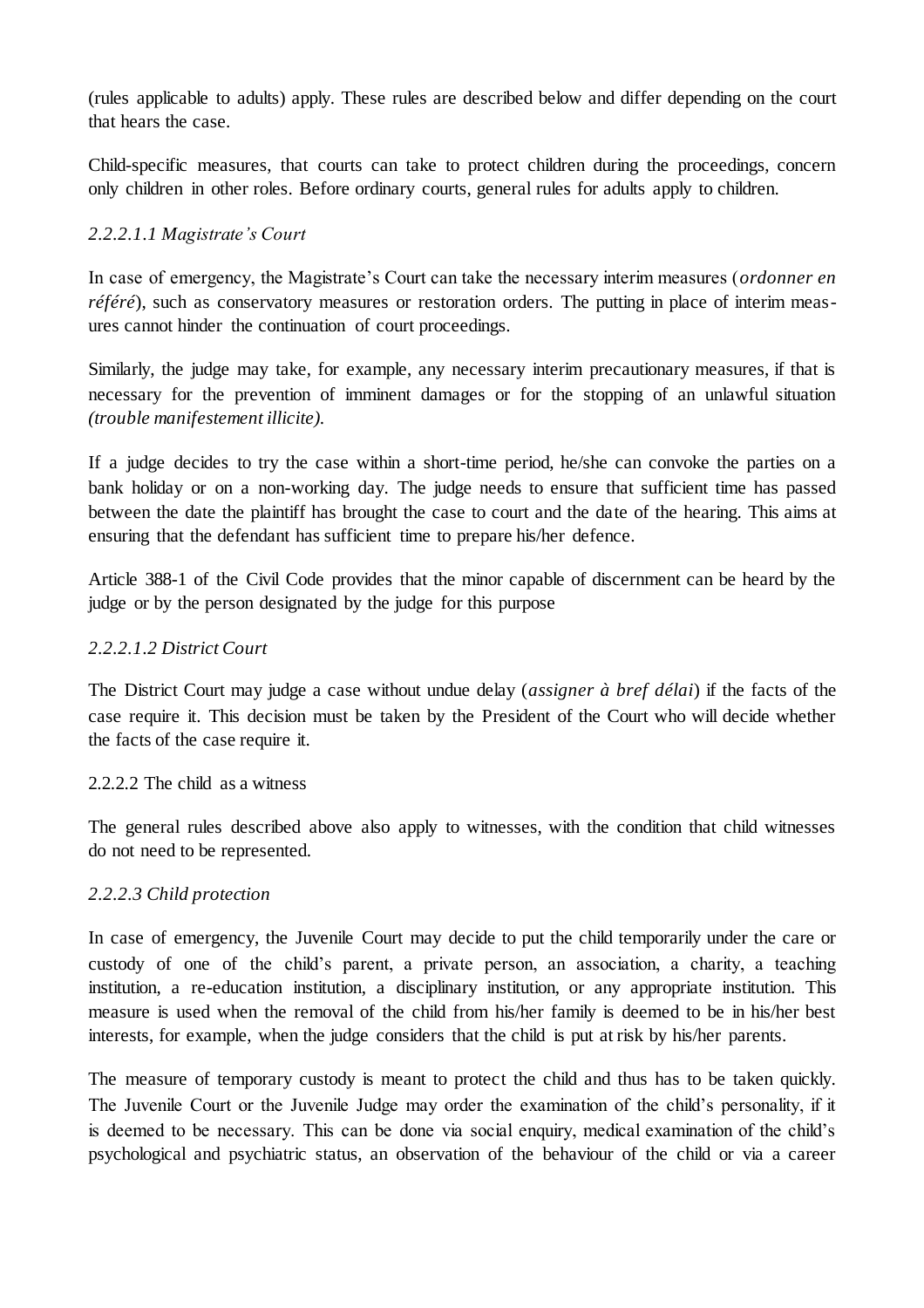guidance exam. A judge, while deciding on the putting in place of temporary measures, can take into account any useful information provided by any person.

## *2.2.2.4 Divorce*

During a divorce procedure the family affairs judge can take provisional measures which will regulate the situation of the spouses and their children. If provisional measures are requested, they are taken within a short period after the filing of the suit, to protect as best as possible the child. While deciding, judges may take the child's opinion into account.

Article 388-1 of the Civil Code provides that the minor capable of discernment can be heard by the judge or by the person designated by the judge for this purpose.

# *2.2.2.5 Parental authority*

Hearing on cases related termination of parental authority are public. During the proceedings, the court can order any necessary interim measure that concerns the custody and education of the child, or any other measure considered as necessary. These measures can be taken either ex officio or upon request of the parties of the procedure. Decisions on interim measures are provisionally enforceable (i.e. are enforceable before the court decision on parental authority is taken). The court may also revoke or amend interim measures ordered. The hearing of a child is always possible.

# *2.2.2.6 Guardianship*

When one of the two parents files a claim to a family affairs judge because of a disagreement on what is best for the child, the family affairs judge will convoke the parties to appear before him/her. This measure aims to protect children from harm.

### *2.2.2.7 Child abduction*

Child abduction cases are heard by District Court judges within fast-tracked procedures.

### **2.2.3 Administrative justice**

The general rules described below apply to judicial proceedings in the sectors of asylum, migration and education. However, certain specific rules exist and they are described below in separate subheadings. Civil procedural rules apply to the sector of health, placement into care, administrative sanctions and offences committed by children below the minimum age of criminal responsibility. Such rules are also described in separate subheadings below.

There are no child-specific provisions to ensure that the burden of being involved in an administrative judicial proceeding is minimised and that the child is supported throughout the process. Considering the lack of child-specific rules, the same rules apply to children and adults alike.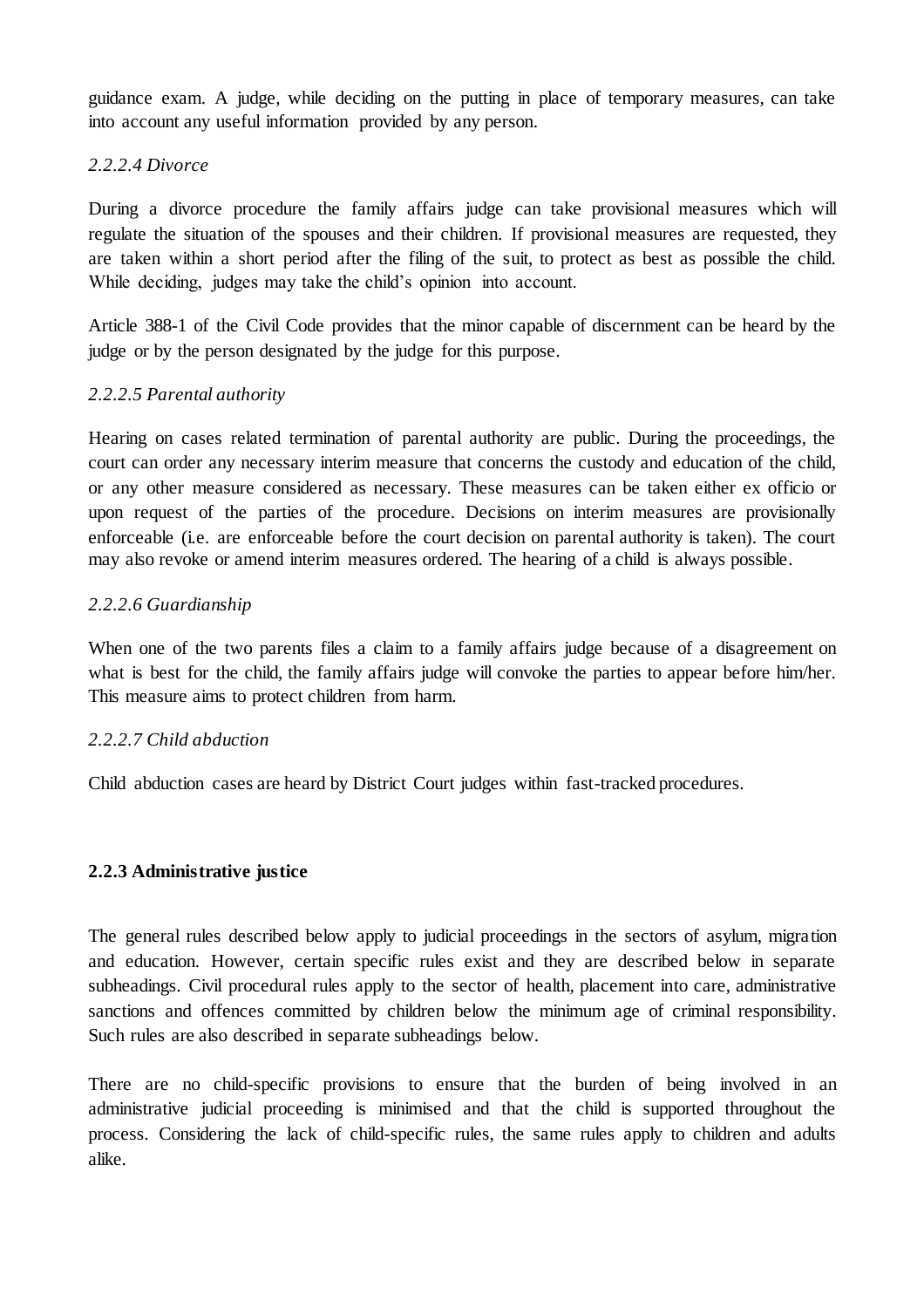Children do not have legal capacity to file claims on their own. Therefore, the action against an administrative decision needs to be lodged by the *child's legal representative*, i.e. the parents, or any other person acting in the place of the parent *(in loco parentis).* Only an emancipated child can bring an action in his/her own name.

# 2.2.3.1 General principles

*Commencement of proceedings without undue delay*

There are no provisions in place to ensure that civil judicial proceedings involving children take place without undue delay. This means that in terms of procedural deadlines, the general rules – rules applicable to adults, apply. There is, *prima facie*, no mechanism to monitor the implementation of the urgency principle in respect of proceedings involving children.

# *Urgency principle and the imposition of precautionary and interim measures*

During the course of the proceedings and in a case of emergency, the Juvenile Court can order the psychological, behavioural and physical examinations of the child involved in the proceedings. In addition, the court can, at any time, summon the child, his/her parents, his/her guardian, or any other person who takes care of the child. The court may also order the temporary placement of the child into a disciplinary institution.

The child can also be put under the custody of a relative. The court makes its decision by assessing the best interests of the child. Children have a right to instigate safeguard measures. The decision has to be reexamined and the parents or the child must be heard within two weeks. No information has been found on the minimum age at which a child has a right to instigate measures on his/her own right.

2.2.3.2 Specific procedural rules applicable to children involved in migration and asylum proceedings

Some child-specific rules with respect to administrative detention have been identified. The Minister of Immigration and Asylum can decide to place a child in a detention centre whilst a return decision is pending. However, according to the Law of 29 August 2008, the child should be detained in a place that is suitable for his/her age, and the detention should not exceed one month. Moreover his/her best interests should be taken into account.

A child, via his/her legal representative, can appeal against an administrative decision ordering detention on the ground that such a decision restricts his/her liberty. The urgency principle is implemented in this type of applications.

Some rules generally apply to both children and adults. For instance, to ensure the defence of the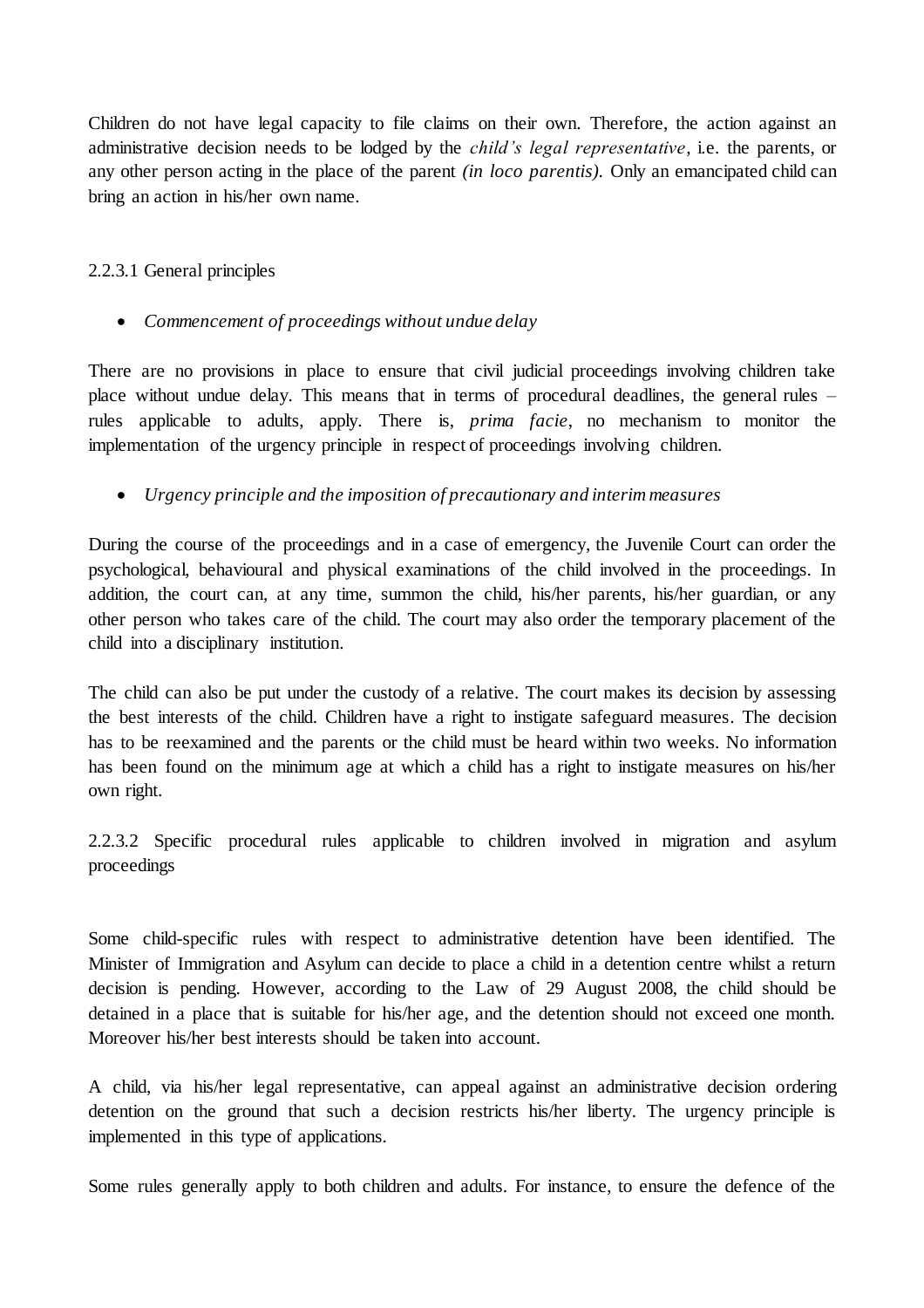child's interests, the child has a right to assistance from an interpreter free of charge. In addition, an ad hoc administrator is designated as quickly as possible to assist an unaccompanied child.

The requirement for judicial authorities to use detention as a measure of last resort and for the shortest possible time, has only been found in Article 37(b) of the UNCRC248. No independent system for monitoring the appropriate use of administrative detention has been identified.

# **2.3 Child-specific support mechanisms and procedures and ways of ensuring the voice of the child is heard**

There are no specific legal measures in place, in Luxembourg, to provide special protection and assistance to more vulnerable children.

### **2.3.1 Criminal justice**

The central social assistance service (*service central d'assistance sociale (SCAS*) is part of the public Prosecutor's Office. In the SCAS, there is the Youth protection service (*Service de la protection de la Jeunesse (SPJ).* The SPJ evaluates the physical and psychological well-being of children whose situation has been reported to the Juvenile Court or to the public prosecutor office. The central social assistance service can only be entrusted with such tasks by judicial courts and administration which ensures cooperation between the two. The SPJ also collaborates and has established professional relationships with the persons in charge of children's aid and in direct contact with families. The social investigation (*enquête sociale*) from the SPJ is based on standardised tools and dedicated training in youth protection offered to specialised members within the SPJ. For the SPJ, the child's best interest and the child's right take precedence over the family's interests. The SPJ focuses on the physical and psychological well-being of the child.

### *2.3.1.1 Support provided by professionals*

In criminal law, the hearing of the child is normally done by the judge. A lawyer can be appointed to hear the child and then provide this information to the judge. The lawyer can also assist the child if the latter is heard by the judge. In these cases, he/she can provide moral and psychological and legal support and help the child to express his/her feelings.

Article 48-1 of the Code of criminal procedure provides that the audition of a child may be the subject of a sound recording or an audiovisual recording.

In civil law, article 388-1 of the Civil Code provides that the minor capable of discernment can be heard by the judge or by the person designated by the judge for this purpose.

The interview of witnesses, as well as any child, can be carried out by audio or audiovisual recording upon the authorisation of the public prosecutor.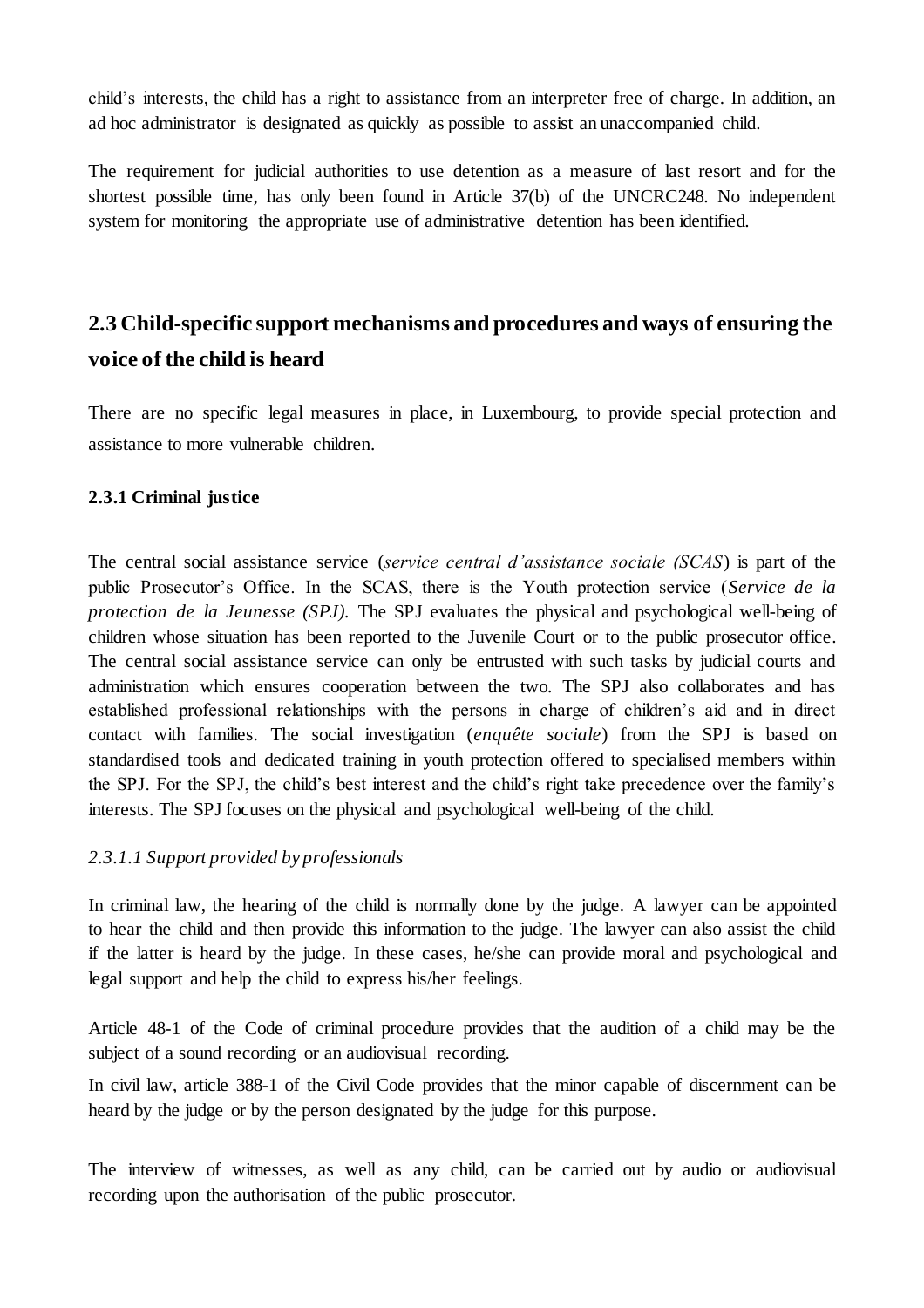The same rules apply to child victims and witnesses. Audiovisual recording is only mentioned concerning children's hearings. Similarly, the publication or reproduction of any element that could allow the identification of the child or that concern the child's personality is forbidden. As an exception, the victims of an offence committed by a child can have access to the elements of the file to the extent that this information supports their claim for compensation. In addition, the elements that concern the child's social and family background can be consulted exclusively by the legal counsels of the parties (the child victim and the offender). In addition, the file is kept by the clerk of the court who will only give it to the lawyers.

# *2.3.1.2 Main principles/objectives for children's involvement in judicial proceedings*

In Luxembourg, children cannot bring a case before domestic courts in their own right, as they do not possess full legal capacity to act. Legal capacity to act refers to the capacity of natural persons to exercise their rights and undertake obligations in their own right. Children under the age of 18 need to be represented by a legal representative, such as by their parents or guardian except emancipated minors.

# 2.3.1.2.1 Definition of child

Any person who is younger than 18 years old is considered as a child in Luxembourg unless he/she is emancipated.

# 2.3.1.2.2 Principle of evolving capacities

The legislation in Luxembourg refers to 'the child's ability to discern' (*l'enfant capable de discernement*), which captures the child's ability to judge the consequences of his/her acts clearly and soundly. Article 388-1 of the Civil Code provides that the minor capable of discernment can be heard by the judge or by the person designated by the judge for this purpose.

This notion is central to determine whether a child can be heard or not, in a way that courts do not hear children who do not possess the 'ability to discern'. Luxembourgish legislation does not contain reference to an age limit under which children cannot be heard. There are no guidance documents for judges with respect to the assessment of the children's ability to discern. The child can request to be heard, in which case, the judge must hear him/her.

In the juvenile Court, minors have to be present during hearings which may concern them, except if there is a discharge allowed by the Juvenile Court.

In criminal matters, children who are not yet 15 years old attend the hearings only if the Court considers that their presence is necessary in cases where their interest is at stake, and only as long as their presence is necessary. Children under 15 years old are not obliged to testify under oath. The judge can thus collect the information provided by the child but will not be bound by it.

In criminal matters, in practice, the consideration given to the testimony of children very much depends on the circumstances of each case and on the age of the child. When the child is under six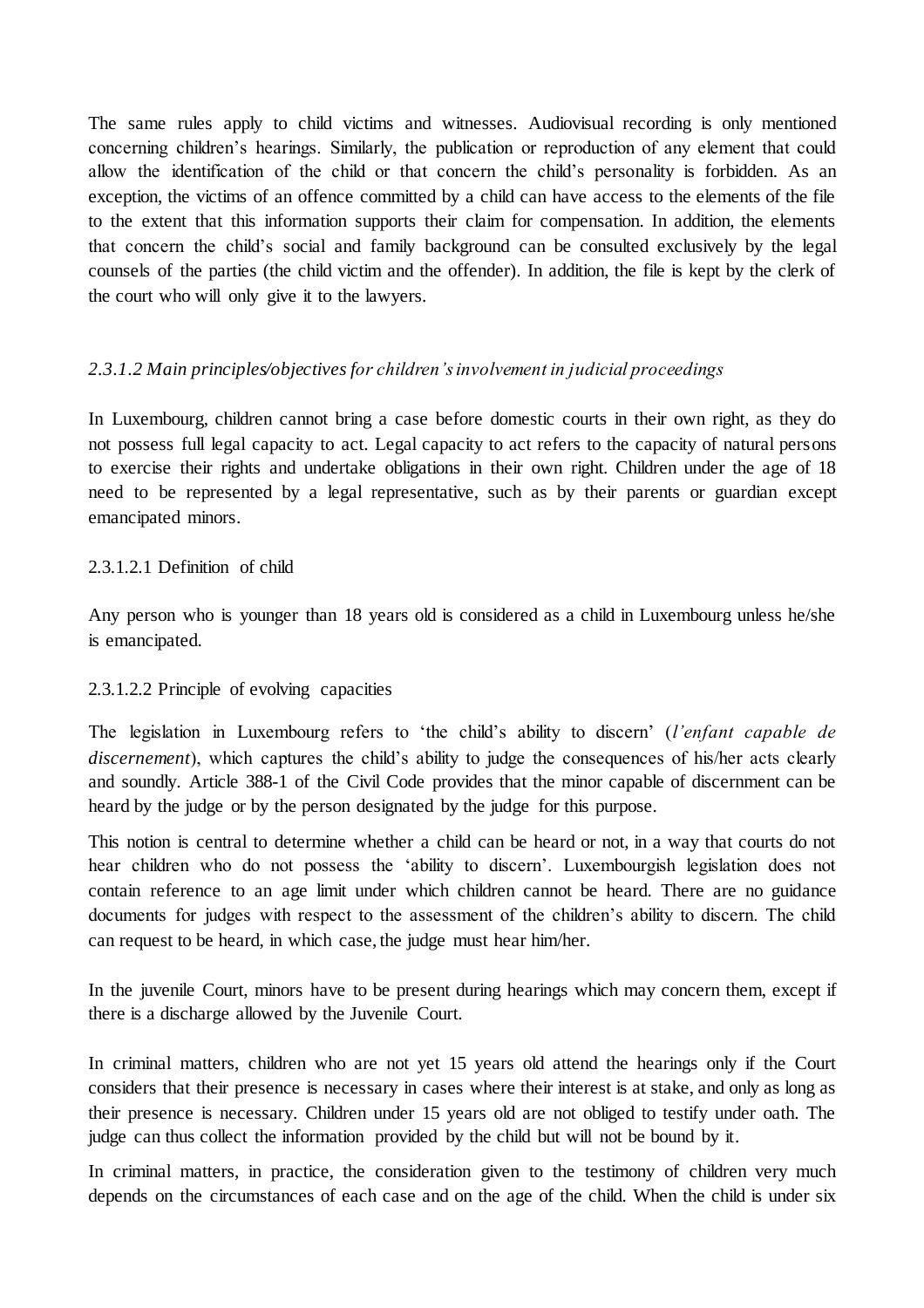years of age, the practice is that other elements will be looked for in order to support the child's testimony. A psychologist will (in almost all cases) perform an analysis of credibility: the psychologist will either interview the child again or listen to the recording. This is almost exclusively the case for sexual abuse cases committed against the minor.

## *2.3.1.3 Protection from discrimination*

The Centre for Equal Treatment – which is accessible by both adults and children, provides assistance to persons who feel that they have been discriminated.

Furthermore, children who consider that their rights have been infringed can contact the Ombudsman for children's rights (*Ombudsman fir Kanner a Jugendlecher, OKAJU)* which monitors the respect of children's rights and delivers annual reports. The OKAJU receives information and complaints on the violation of children's rights and listens, in this respect, to any child who asks to be heard. After having heard the child and gathered information, the OKAJU formulates recommendations or advice to ensure a better protection of children's rights and interests. A child, via his/her legal representative, can also use formal judicial proceedings to seek compensation. Victims can claim compensation within the criminal procedure. For claims where compensation would be difficult to obtain, the victim can apply for state compensation if:

- $\blacksquare$  the criminal perpetrator could not be identified;
- $\blacksquare$  the criminal perpetrator is identified, but could not be located;
- $\blacksquare$  the criminal perpetrator is insolvent;
- $\bullet$  the offence led to serious damages (death, disability, physical or mental damages, etc.).

### **2.3.2 Administrative justice**

#### 2.3.2.1 Support services

There are no specific child support services that could help the child cope with the proceedings and there is no specific provision allowing parents or other trusted persons to accompany the child during the proceedings. Children and adults alike, are represented by a lawyer in administrative judicial proceedings. Due to the written nature of administrative judicial proceedings, the parties do not need to be present before the administrative court.

When a child goes to school, a social service is normally available in the school. This Psychology and School Guidance Service (SPOS) can advise a child who is in danger of harm. The SPOS can explain what the child can do and what will happen if he/she chooses to inform the public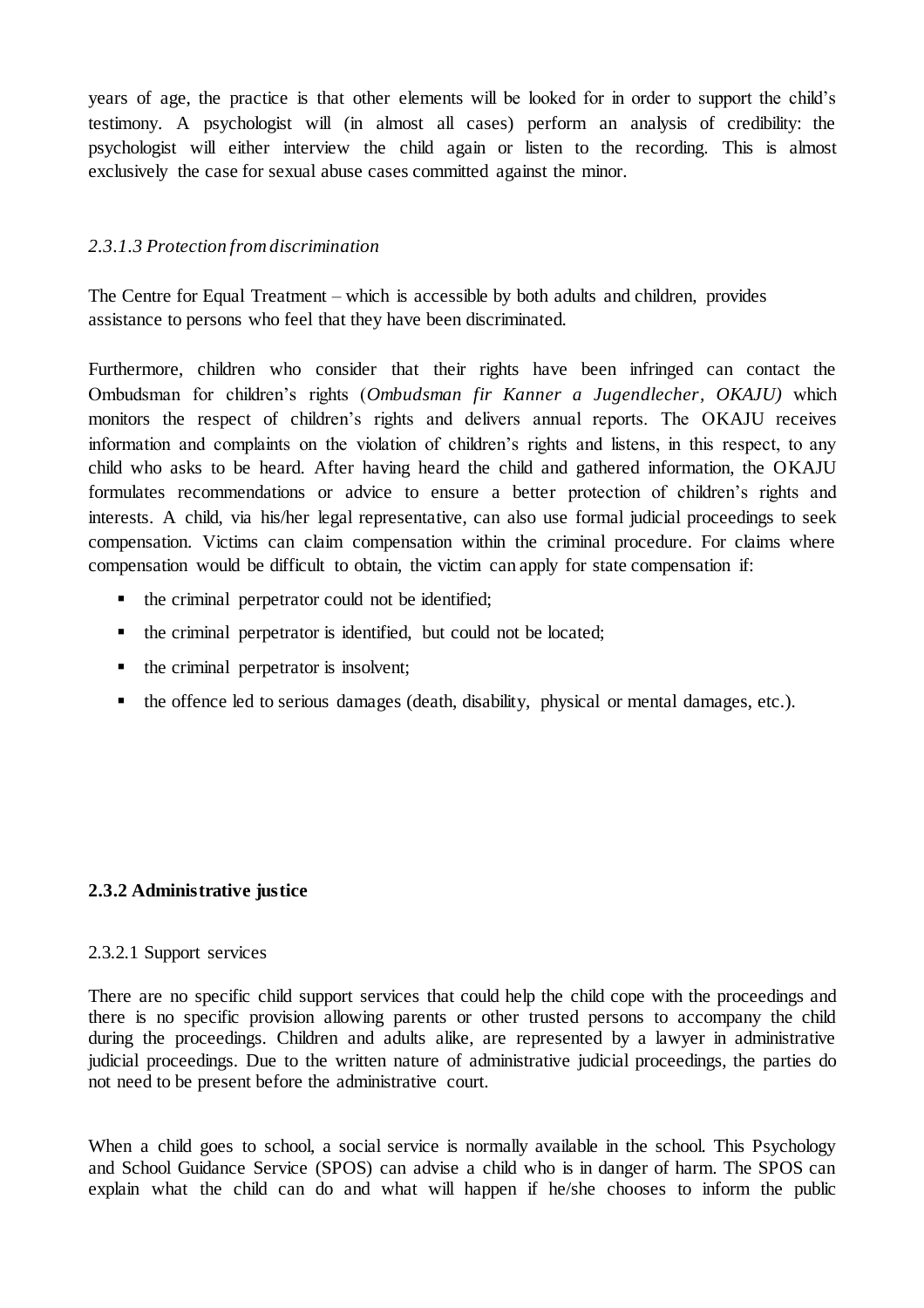prosecutor or a judge. In addition, the SPOS provides information on the child's rights by providing leaflets written in a child-friendly language. Furthermore, a leaflet drafted in Luxembourgish and French is available online. It gives information on the services provided by the SPOS to help children. The services of SPOS are available to all children regardless of their ages.

2.3.2.2 Obstacles to access court and access to interpretation and translation services

In administrative judicial proceedings it is compulsory to have a legal counsel. The child's legal representative – parents or guardian, will be in charge of appointing a lawyer. Children can have access to free legal aid through their legal representatives. In case of a conflict of interests between the child and the legal representative, the judge can appoint an ad hoc administrator to represent the child. Child witnesses and subjects do not need to be assisted by legal representatives or lawyers.

The court can appoint accredited experts, translators and interpreters. A list of accredited interpreters and translators is available on the Luxembourg Justice Portal. The costs linked to interpreters or translators is covered by legal aid. A child party, his/her legal representative, or ad hoc administrator, have a right to be assisted by an interpreter and a lawyer free of charge.

In order to have access to free legal aid, the child's representative will have to fill out a form available both on the Justice Portal of Luxembourg and on the Bar Association's website.

Free legal aid is also accessible to any foreign national with limited financial resources in the ambit of an asylum and migration proceeding.

# <span id="page-13-0"></span>3. Multidisciplinary aspects

# **3.1 Co-ordination of their activities by relevant organisations:**

The central social assistance service (*service central d'assistance sociale (SCAS*) is part of the public Prosecutor's Office and is thus part of the Luxembourg civil administration. In the SCAS, there is the Youth protection service (*Service de la protection de la Jeunesse (SPJ).* The SPJ evaluates the physical and psychological well-being of children whose situation has been reported to the Juvenile Court. This service operates under an order from a Court or from the Public Prosecutor's office. This means that the central social assistance service can only be entrusted with such tasks by judicial courts and administration, which ensures cooperation between the two. The SPJ also collaborates and has established professional relationships with the persons in charge of children's aid and in direct contact with families. The social investigation (*enquête sociale*) from the SPJ is based on standardised tools and dedicated training in youth protection offered to specialised members within the SPJ. For the SPJ, the child's best interest and the child's right take precedence over the family's interests. The SPJ focuses on the physical and psychological wellbeing of the child.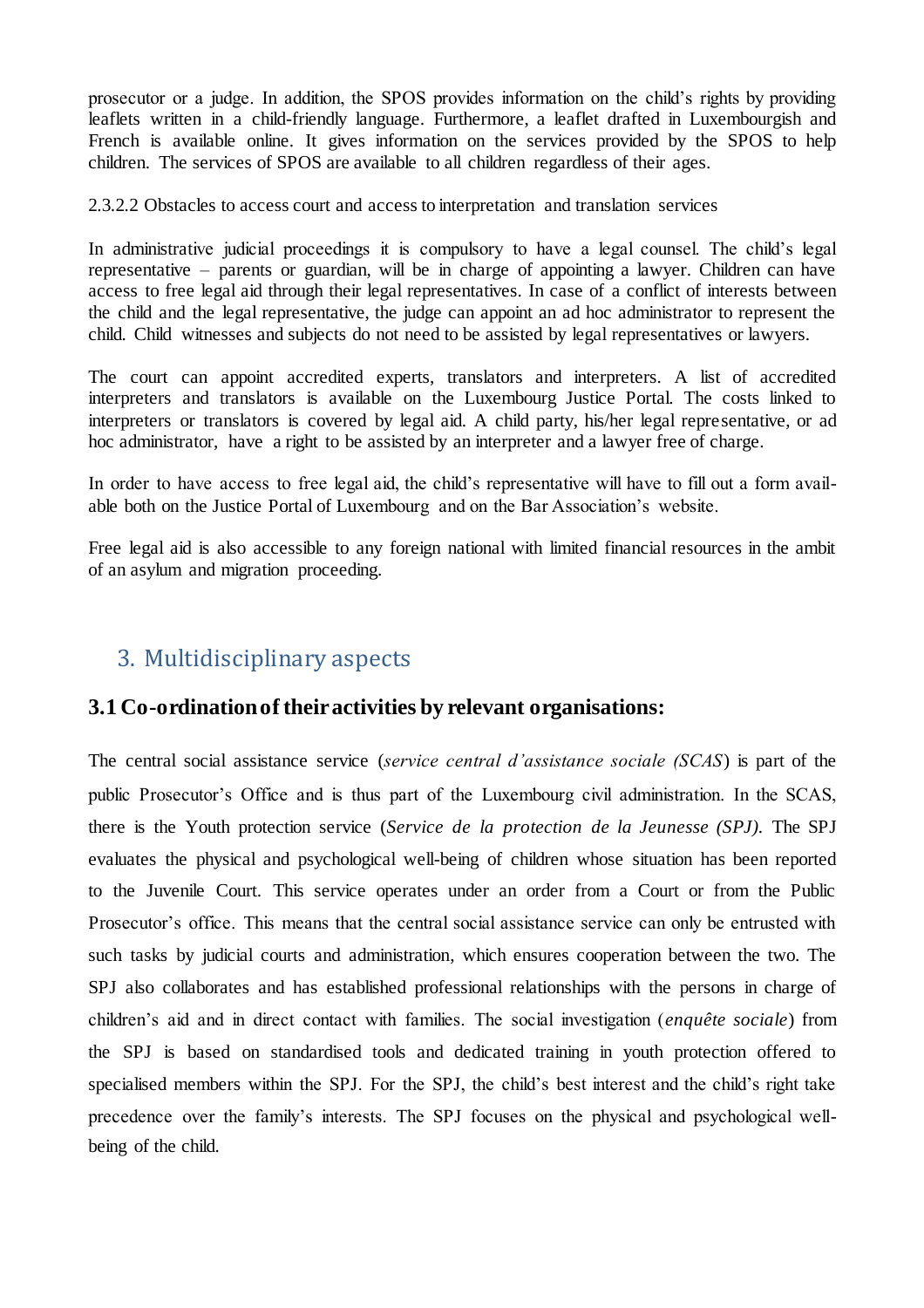Reports can be transmitted to the Juvenile Court by people and organizations who have information about the child and they can be heard during the hearing.

The National Children's Office (ONE) is a government of the Ministry of Education, Children and Youth established by the Law of 16 December 2008 on child welfare and family.

ONE is a single point contact providing information on support measures and assistance to children in need and their families. The child, young children, a family member or a professional counselor can apply directly to the ONE to ask for help.

In coordination with the childcare providers, ONE offers suitable aids to psycho-social distress of children, youth and their families.

# <span id="page-14-0"></span>4. Training of professionals

# **4.1Training requirements for professionals who are in contact with the child during the proceedings**

There is no training requirement for actors who are in contact with the child during the proceedings, neither in civil, administrative nor criminal proceedings, nor in the laws regulating the work of social workers.

However, in the basic qualification for trainee judges children's rights are covered during the programme and judges or public prosecutors can choose to take some courses or a training programme if they find it useful for the exercise of their functions. These courses might relate to the children's involvement in judicial proceedings but this training is not compulsory and there is no specific framework for such training.

There are no specific training requirements for lawyers who represent children. However specific training is highly recommended and many lawyers representatives of minors are doing this.

Luxembourgish national police has a specific department dedicated to cases where children are involved called 'Protection of Youth'. The regional police service also has some specialized and trained officers w ho deal with the protection of children.

All the members of the Youth protection police department, and sometimes other members of the police, receive specialized training on issues relating to children in judicial proceedings.

Officers who form part of the Youth Protection Department of Luxembourg's national police force must attend a three-week training course with a multidisciplinary programme at the Police Academy of Freiburg (in Germany).

This is followed by another two-week training course that focuses on the specific issue of sexual abuse of children. Other forms of training are made available by different Ministries (Ministry of Family, Ministry of Justice and the Home Ministry) which help to foster a spirit of cooperation between the different services. The Youth Protection department of Luxembourg's national police force also organizes a seminar on 'cognitive hearing', which is a special interview technique aimed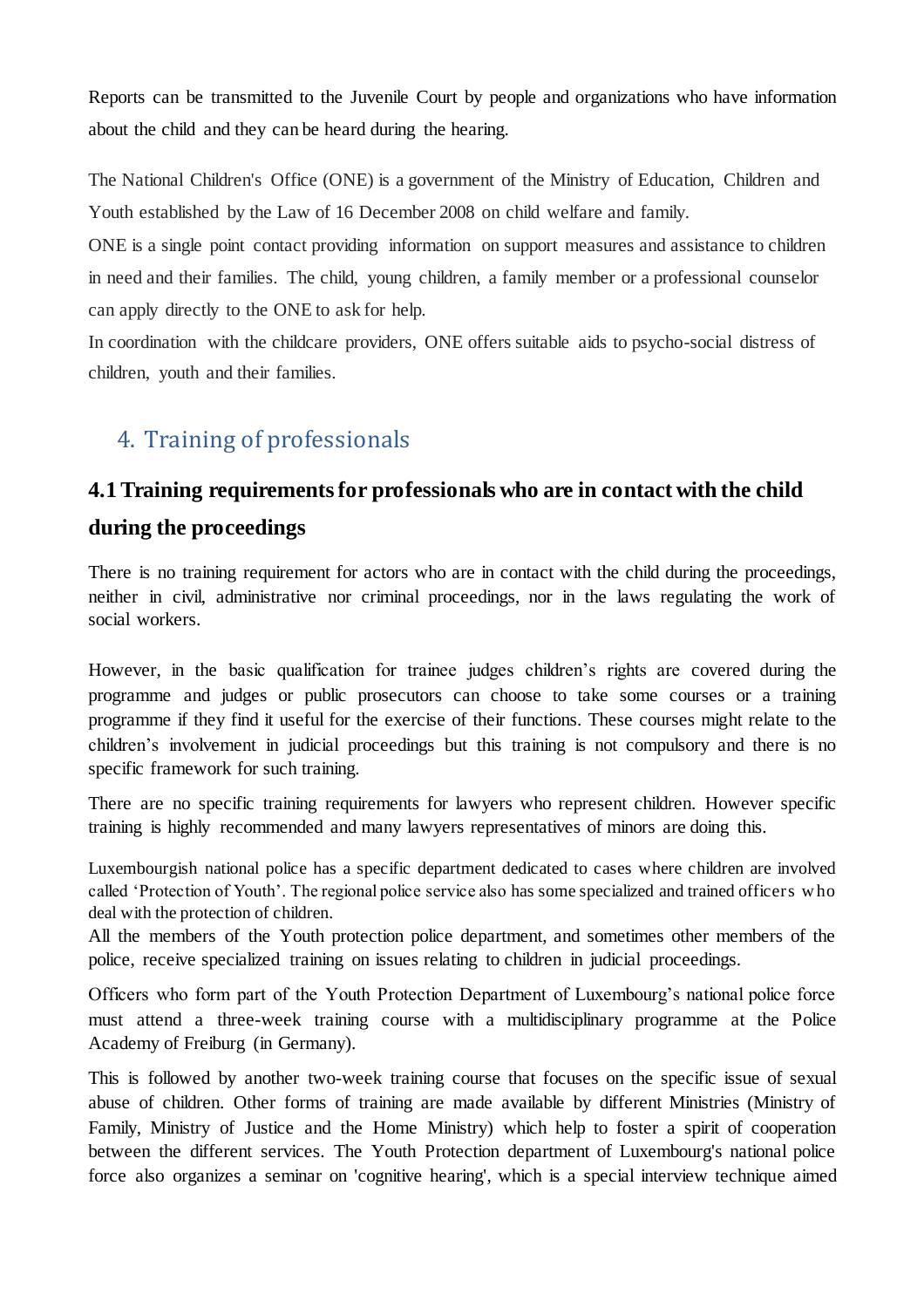at creating a positive relationship between the child and the investigator in order to avoid traumatization. There is also training for judges given by the School of Magistrates in France.

## **4.1.1 Content of the training**

The multidisciplinary programme for police covers the following areas:

- Uuvenile criminal law:
- Child psychology (e.g. special training on how to welcome children to police stations);
- Communication with children (e.g. special interview techniques);
- Social questions of particular relevance children (e.g. children and new social media, children in schools, children and drugs);
- Crime prevention (especially prevention of sexual abuse); and
- Forensics and forensic science.

During the other two-week traineeship provided on the specific issue of sexual abuse, police officers learn about interview techniques, the psychology of the child and they receive forensics training.

The police department specialised in the protection of children also takes part in a seminar of special training techniques in cognitive interviewing. This technique, already successfully used by other police services, ensures better listening to the victim and is suitable for the hearing of children. One of the effects of the technique is that it helps create a good relationship between the child and the investigator, which does not traumatise the victim.

- Is there specialised training of awareness raising on certain topics? Please expand in particular on cases involving ICT and children.

# **4.2. Vetting of professionals**

As a general rule, professionals dealing with children are not obliged to undertake trainings and are not subject to regular vetting.

# **4.3 Cooperation with other MS on training**

There is a continuous training between Luxembourgish judges/prosecutors and French judges/prosecutors. The continuous training in this specific matters takes essentially place with the German police often together with French or German Magistrates.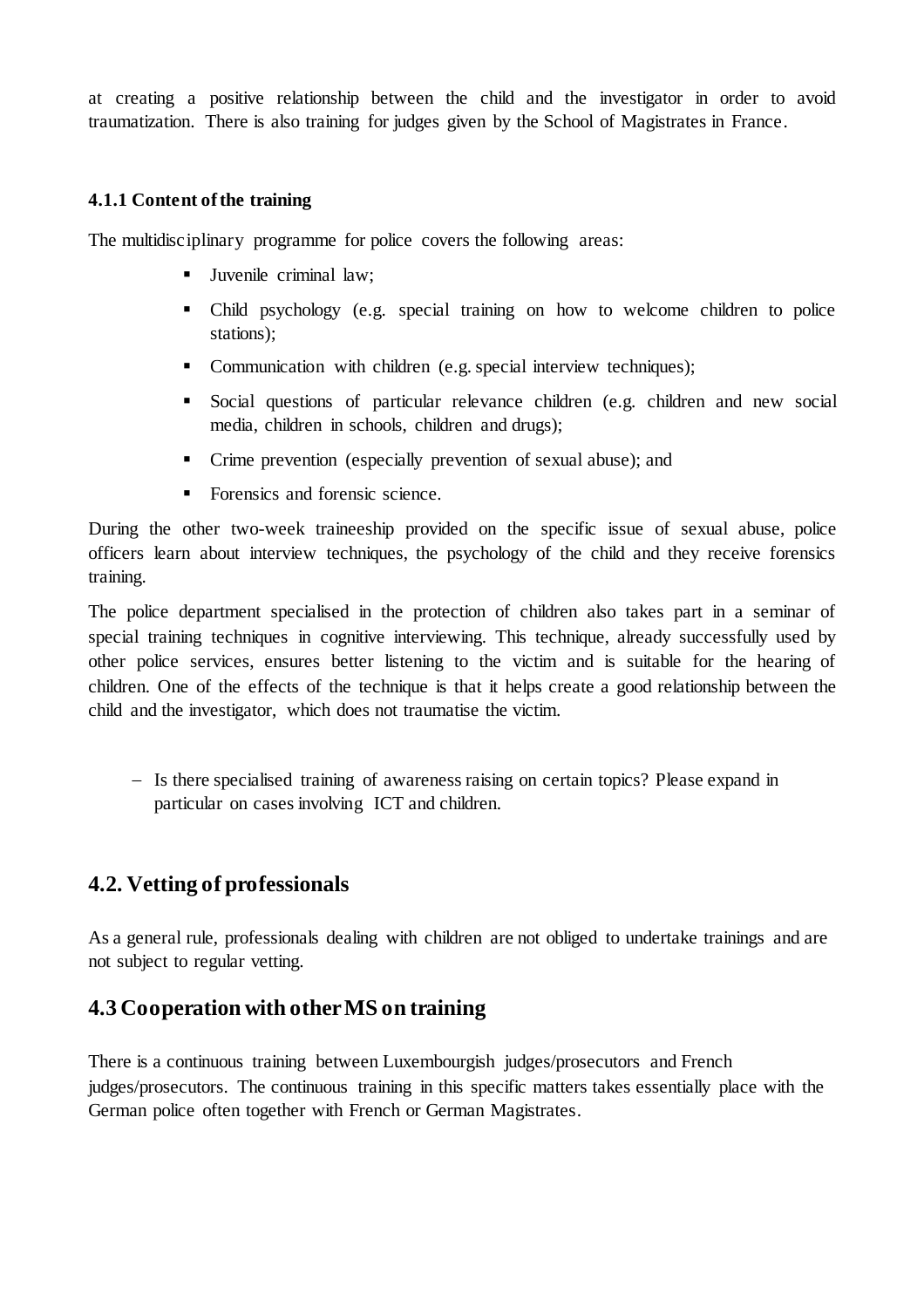# <span id="page-16-0"></span>5. Best interests of the child

# **5.1. Measures in place to ensure that the child's best interests are a primary or paramount consideration**

The meaning of the term 'best interests', is not defined in applicable legislation.

The assessment of the child's best interests falls under the competence of judges. Judges may take into account several factors, while assessing the child's best interests, including, for example, the child's well-being, social factors, etc. Despite the legal requirement in place, the court may take into account the child's views while defining his/her best interests. The child can express his/her views while being heard in civil matters for example concerning the parental authority.

The Juvenile Court (Tribunal de la Jeunesse) and the family affairs judge must take into account the best interests of the child while adjudicating. When the representatives of the child do not guarantee the best interest of the child during the civil judicial proceedings, judges can designate an ad-hoc administrator for the representation of the child. Article 388-1 of the Civil Code provides that the minor capable of discernment can be heard by the judge or by the person designated by the judge for this purpose.

In case of an administrative decision linked to asylum and migration – including detention, the court will take into account whether or not a child is well-integrated into his/her environment, and if he/she is enrolled at school. The assessment of the child's best interests is conducted during the trial.

All the Courts comply with International legal instruments such as the European Convention on the Exercise of Children's Rights, and the case law of the European Court of Human Rights.

# **5.1.1 Involvement of several children in the same procedure**

There is no legal requirement that the interests of each child are separately supported by one personnel lawyer. It is customary that a lawyer represents the brothers and sisters. In case of major conflict the nomination of a second lawyer is always possible.

# **5.1.2 Inclusion o[fGeneral Comment No 14 of the UN Committee on the Rights of the Child on](http://www2.ohchr.org/English/bodies/crc/docs/GC/CRC_C_GC_14_ENG.pdf)  [the Right of the child to have his or her best interests taken as a primary consideratio](http://www2.ohchr.org/English/bodies/crc/docs/GC/CRC_C_GC_14_ENG.pdf)n, in guidance/training/checklists**

Luxembourg ratified the United Nations Convention on the Rights of the Child (UNCRC) and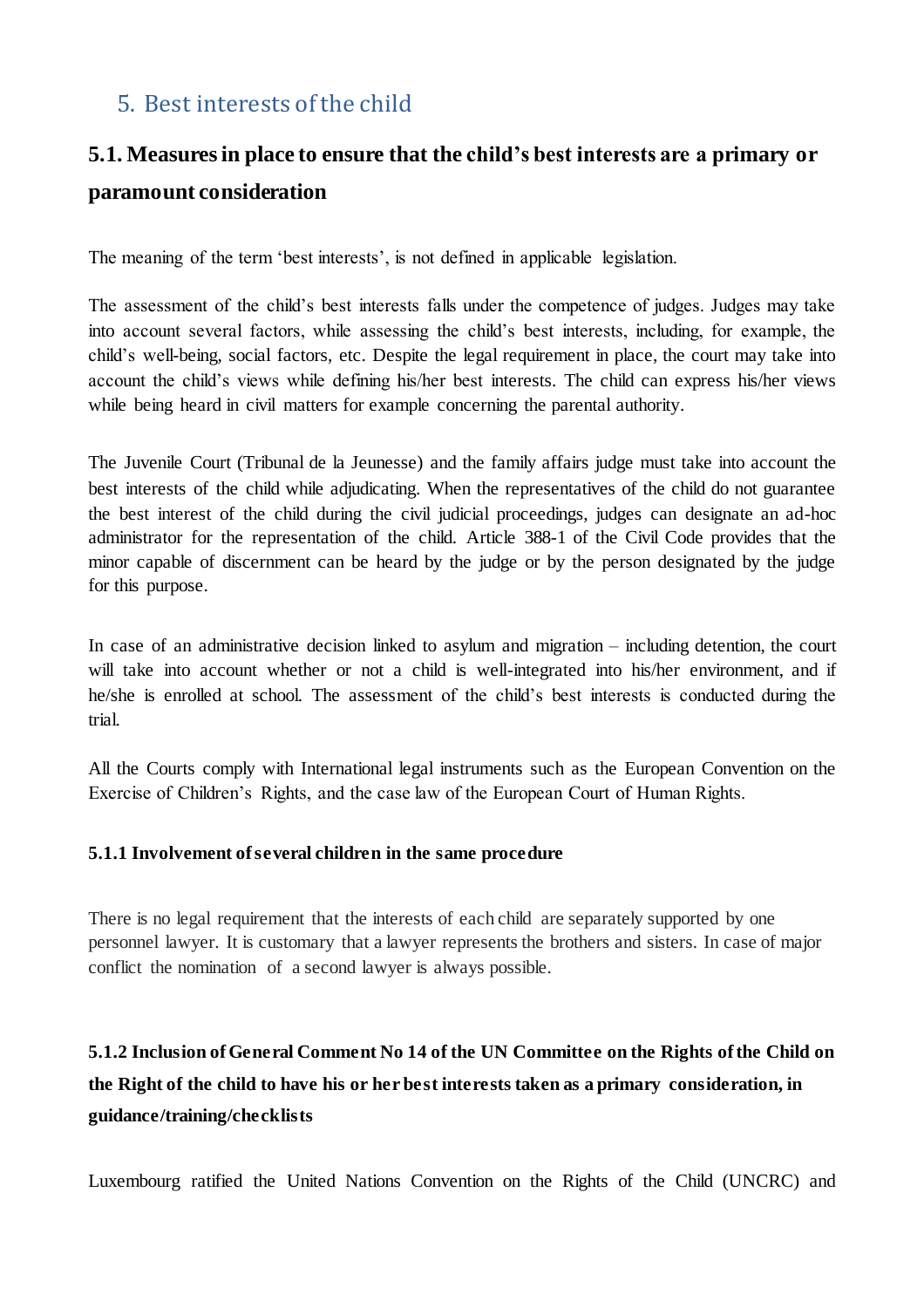therefore, the obligations deriving from this instrument must be fulfilled. Article 3 of the UNCRC expressly states that the best interests of the child must be a primary consideration in actions concerning children including, inter alia legal proceedings.

The protection and promotion of children's rights is ensured by the Law of 25 July 2002 creating the Ombudsman for Children Rights (OKAJU). The OKAJU analyses the measures taken to protect and promote children's rights in order to suggest further improvements. In addition, the OKAJU issues opinions on laws and reform projects concerning children's rights. One of the other objectives of the OKAJU is to control the sound application of the United Nations Convention on the Rights of the Child, The OKAJU also gives recommendations to ensure better protection of children.

The National Children's Office (ONE) is an organisation of the Ministry of Education, Children and Youth established by the Law of 16 December 2008 on child welfare and family.

ONE is a single point contact providing information on support measures and assistance to children in need and their families. The child, young children, a family member or a professional counselor can apply directly to the ONE to ask for help. In coordination with the childcare providers, ONE offers suitable aids to psycho-social distress of children, youth and their families.

# <span id="page-17-0"></span>6. Monitoring and enforcement of decisions in proceedings involving children

# **6.1. Child-friendly justice after judicial proceedings**

# **6.1.1 The child as a victim or offender**

# 6.1.1.1 Provision of information

In case of a removal of children, some rules are meant to ensure that family ties are preserved. The parents of a child who is in custody or placed can ask the judge that he/she sets out visiting and correspondence rights. The Juvenile and Guardianship Court takes a decision and can, if the best interests of the child require it, suspend the parents' right to visit and to correspond. Also, the parents periodically receive information on their children.

In criminal cases, some measures are meant to protect the victim (child or adult) regarding the release of the offender.

 The victim's interests are taken into account before any decision is taken to release the offender. The victim can submit, before the decision, written observations within 15 days;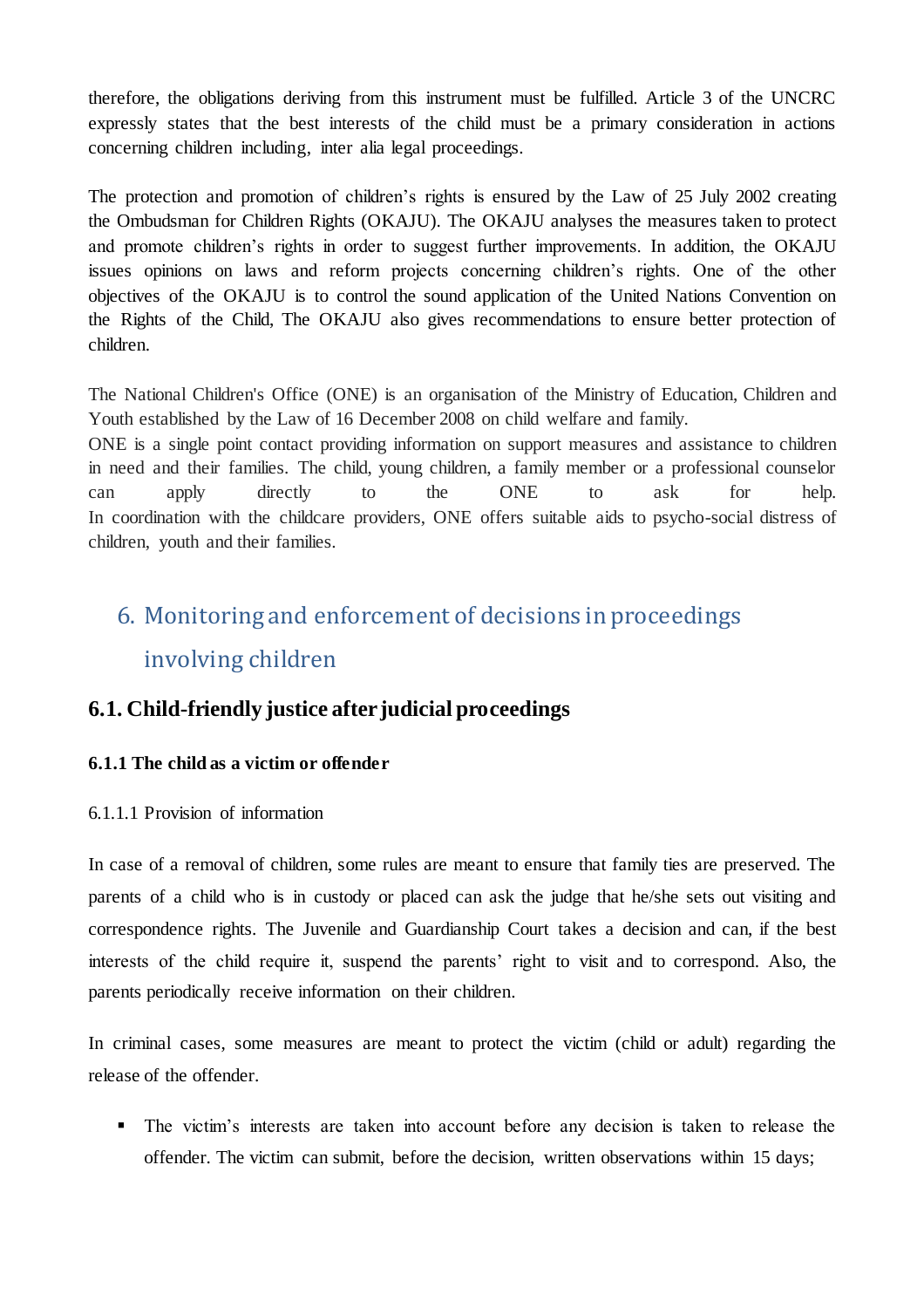• The victim can request the judge to order the offender not to receive, meet or get in touch with the victim, if he/she is temporarily or conditionally released or his/her sentence is reduced or modified.

## *6.1.1.1.1 Non-disclosure of the child's criminal record*

Decisions taken by the Juvenile judge or the Juvenile Court will not be recorded on a criminal record but on a special register. Even when children above 16 has been judged by a criminal court, the decision of the ordinary court will not be mentioned on a criminal record but on the same special register.

The decisions of the Juvenile Court can only be consulted by judicial authorities and can also been transferred to administrative authorities when this information is needed for application of the law. The decisions are also available to the victim of the child if the victim asks for it in order to obtain compensation.

# **6.2 Civil justice**

### **6.2.1 Enforcement of civil court judgements**

### 6.2.1.1 The child as a plaintiff and as defendant

Children are not informed in their own right about decisions of civil courts and the rules applicable to the enforcement of the decisions. Such information is provided to the child's legal representative. In cases where the participation of a lawyer is mandatory in the proceedings, the lawyer will explain the decision to the parents or legal representatives. The child's legal representatives are not legally bound to explain the court decision to the child. The lack of explicit legal provision however does not prevent them from doing so. Legal representatives who decide to explain the court decision to the child are free to choose the manner and language of presenting the information to the child. There are no legal provisions requiring that the language of the courts while drafting their decisions should be adapted to the child's level of understanding.

Children cannot seek the enforcement of a court's judgement in their own right. Their legal representative exercises this right on their behalf.

There are no specific measures available during enforcement proceedings to protect the child from harm from any individual involved in the proceedings or related to the case.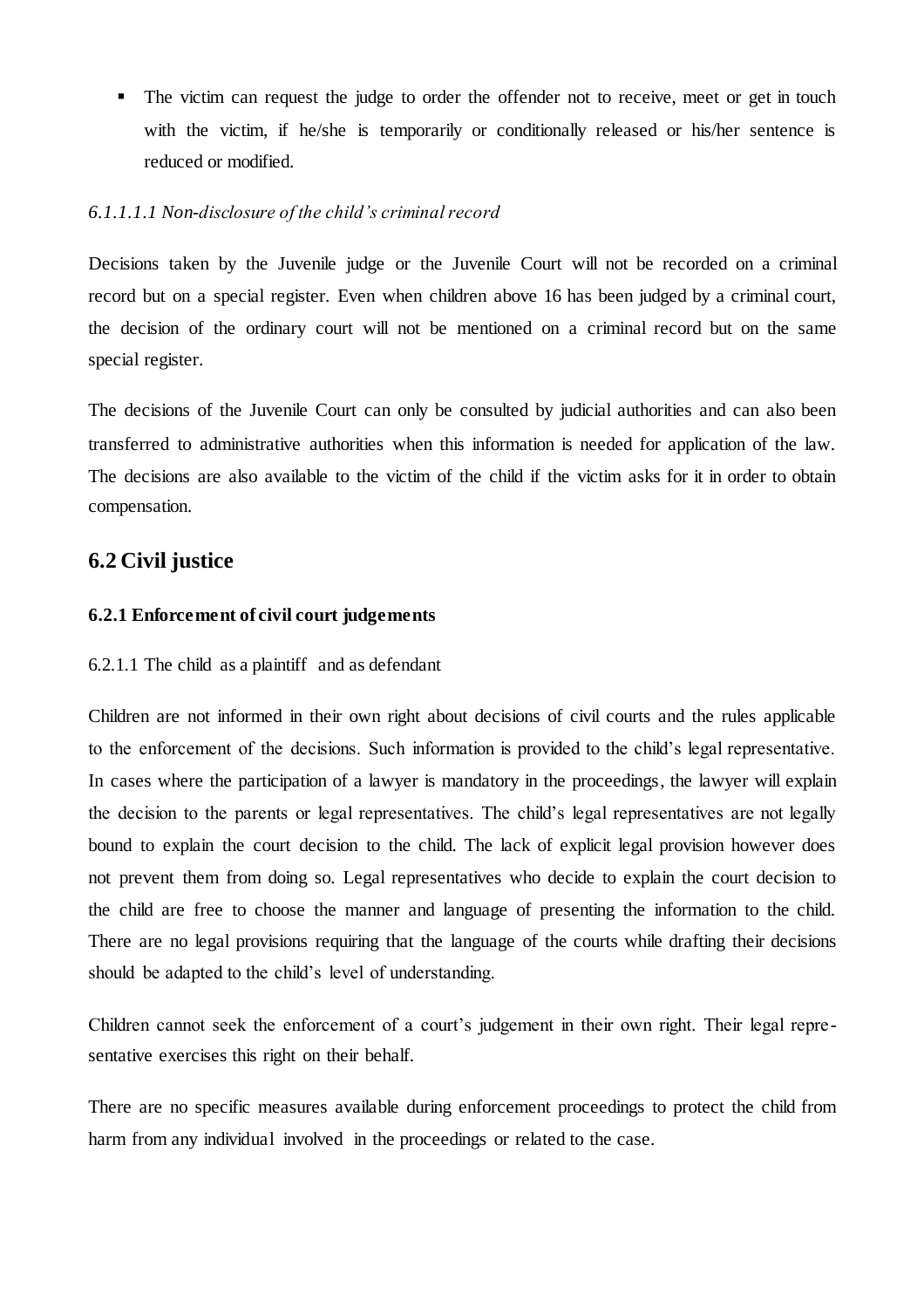Luxembourgish law does not allow for the immediate enforcement of decisions that concern child parties.

6.2.1.2 The child as a plaintiff

The general rules described in 6.2.1.1 apply.

6.2.1.3 The child as a defendant

When a decision has been issued against a child defendant, enforcement of the decision must take place against the child's property. However, a specific rule exists when the property of the child even when he/she is emancipated- is subject to seizure saying that before seizing the property of the child, all of the child's furniture should be sold. If the price of the furniture does not cover the full amount of the debt, other property of the child could also be seized.

Child defendants, who do not fulfil their obligations arising from the court decision, cannot be subject to the coercive measure of detention.

#### **6.2.2 Child protection**

In case of emergency, the Juvenile Court can have the child temporarily put into care or custody. The judge can temporarily entrust the child to a parent, a private person, an association, a charity, a teaching institution, a re-education institution, a disciplinary institution, or any appropriate institution. This measure can be taken at any stage of the proceedings, including during the enforcement phase of the proceedings.

If the Juvenile Court ordered the provisional enforcement of its decision, it will be executed immediately, despite the fact that it has been appealed against. If the Juvenile Court did not order the provisional enforcement of the judgement, it can be enforced after the timeframe for voluntary compliance with the court judgement lapses. In case of appeal, the decision of the Juvenile and Guardianship Court can only be executed after the court decides on the appeal.

During child protection proceedings, child protection law allows the Juvenile Court to order the placement of the child in a local prison if the child represents a danger for the public order or himself and if he has committed a criminal offence that is punishable by two years inprisonment (in case of absolute necessity and if the care or custody measures described above are impossible). The child is kept isolated from adults and benefits from a special treatment that is regulated by the local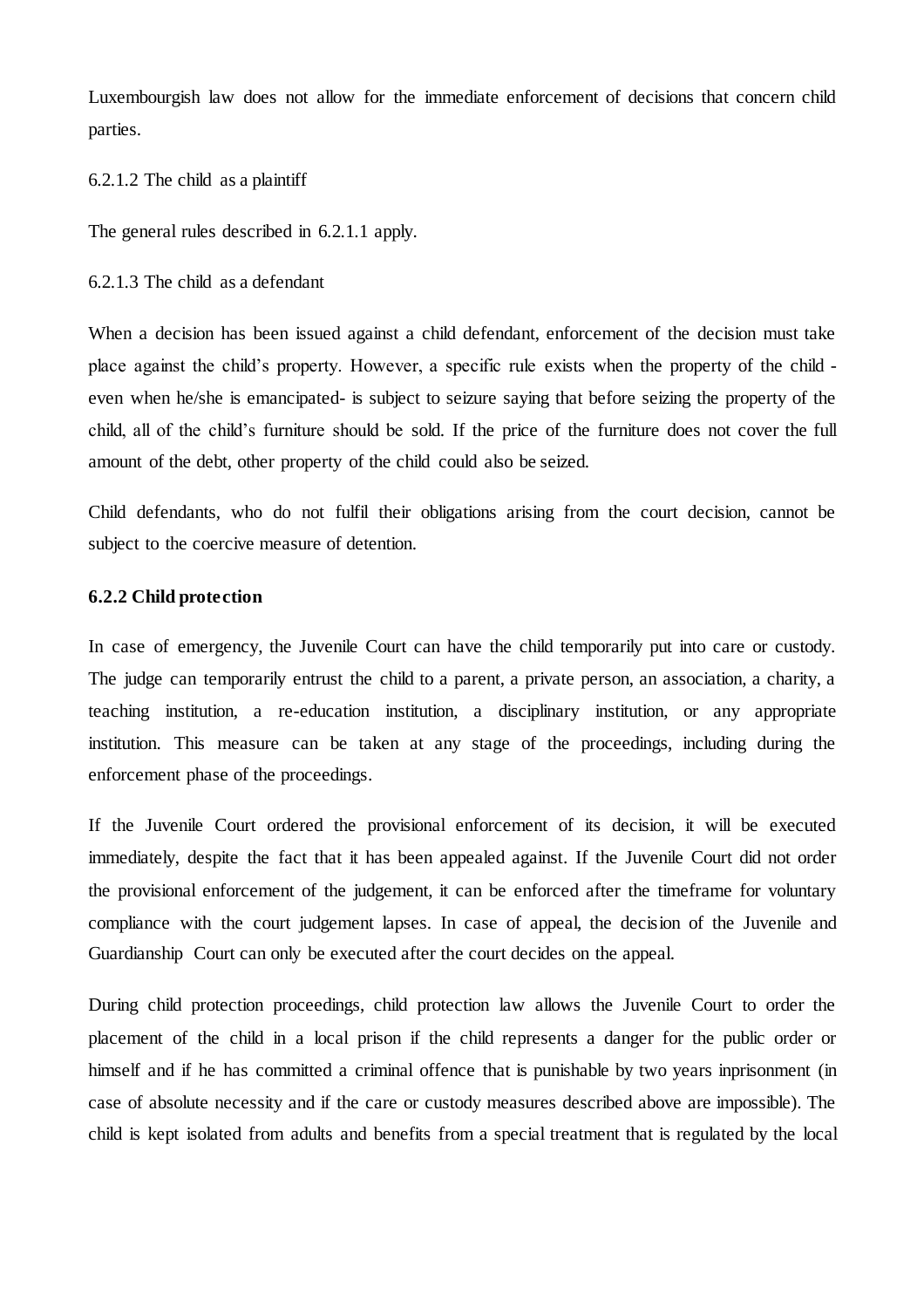prison. Even though this provision can apply to both civil and criminal proceedings, it is likely that this measure will apply to children who committed an act defined as an offence or a crime.

In child protection cases, the child represented by a lawyer can seek enforcement of a Court's judgement in his/her own right.

In any other case where the child is the subject of the proceedings, the child cannot seek enforcement of a court's judgement in his/her own right.

#### **6.2.3 Parental authority**

Decisions on parental authority are provisionally enforceable.

#### **6.2.4 Child support**

Child support cases are those where one of the parents of the child initiate a proceeding against the other on the grounds that this other parent has failed to fulfill his/her obligations relating to child support, the nature and value of which has been previously determined by a court. If, despite the requisitions of the judge, the parent continuously fails to comply with his/her obligations, the judge can ask the parent to appear before the court at a date and time he/she chooses. This measure is in place to ensure that children are protected from harm.

### **6.3 Administrative justice**

#### **6.3.1 General rules applicable to enforcement of administrative court judgements**

General procedural rules applicable to children involved in judicial proceedings including proceedings reviewing administrative authorities' decisions in the sectors of asylum, migration and education.

The general rules described below apply to judicial proceedings in the sectors of asylum, migration and education. However, certain specific rules exist and they are described below in separate subheadings. Civil procedural rules apply to the sector of health, placement into care, administrative sanctions and offences committed by children below MACR. Such rules are also described in separate subheadings below.

#### **6.3.2 The child as a plaintiff/defendant/subject of proceedings**

Given the fact that a child does not have full capacity to lodge an application, there is no provision requiring the child to be informed about the decision of the administrative court in his/her own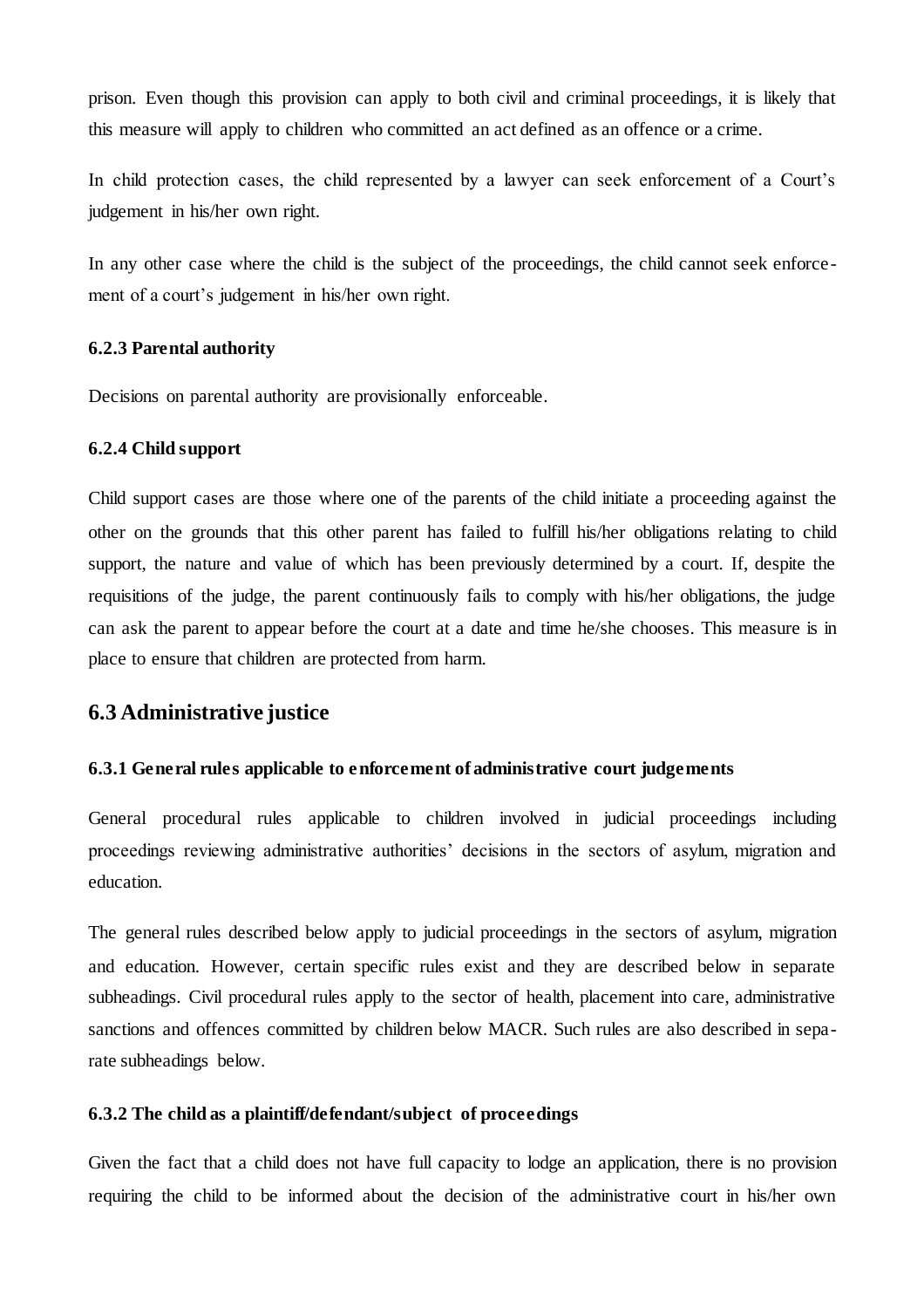right. The decision should be notified by the Registry of Court to the child's representative, at his/her domicile. The legal representative, is not under legal obligation of communicating the court decision to the child in a child-friendly manner or in a language adapted to the child's level of understanding. Consequently, there is no guidance or code of conduct available for the child's legal representative to ensure that information is communicated to the child in a child-friendly manner. Lawyers are under the legal obligation to act in the interests of their clients. Their role is to counsel, assist and defend their clients. It results from the foregoing that lawyers have to explain the courts' decisions to the children's legal representatives.

There is a provision, applicable both to children and adults, related to the suspensive effects of the decisions in cases of serious and definitive risk of harm. This can be requested during the appeal proceeding. The same condition must be fulfilled – namely that the enforcement would result in a risk of serious and definitive harm to the child.

No statutory/policy provisions, to ensure that decisions which concern children are directly or immediately enforceable, have been identified.

There is no specific provision with regard to the use of force as a measure of last resort in a family case when a child is involved.

#### **6.3.3 The child as an intervener**

The same rules apply to child interveners as to child parties.

#### **6.3.4 Procedural rules applicable to children involved in health proceedings**

6.3.4.1 The child as a plaintiff/defendant

The decision should be notified by the Registry of Court to the child's representative at his/her domicile. However, no provision states that the child must be informed in his/her own right about the decision of the administrative court.

6.3.4.2 Rules applicable to children involved in proceedings for placement of children into care, offences committed by children below the minimum age of criminal responsibility and administrative sanctions relevant to children

The child as a plaintiff/defendant/subject of proceedings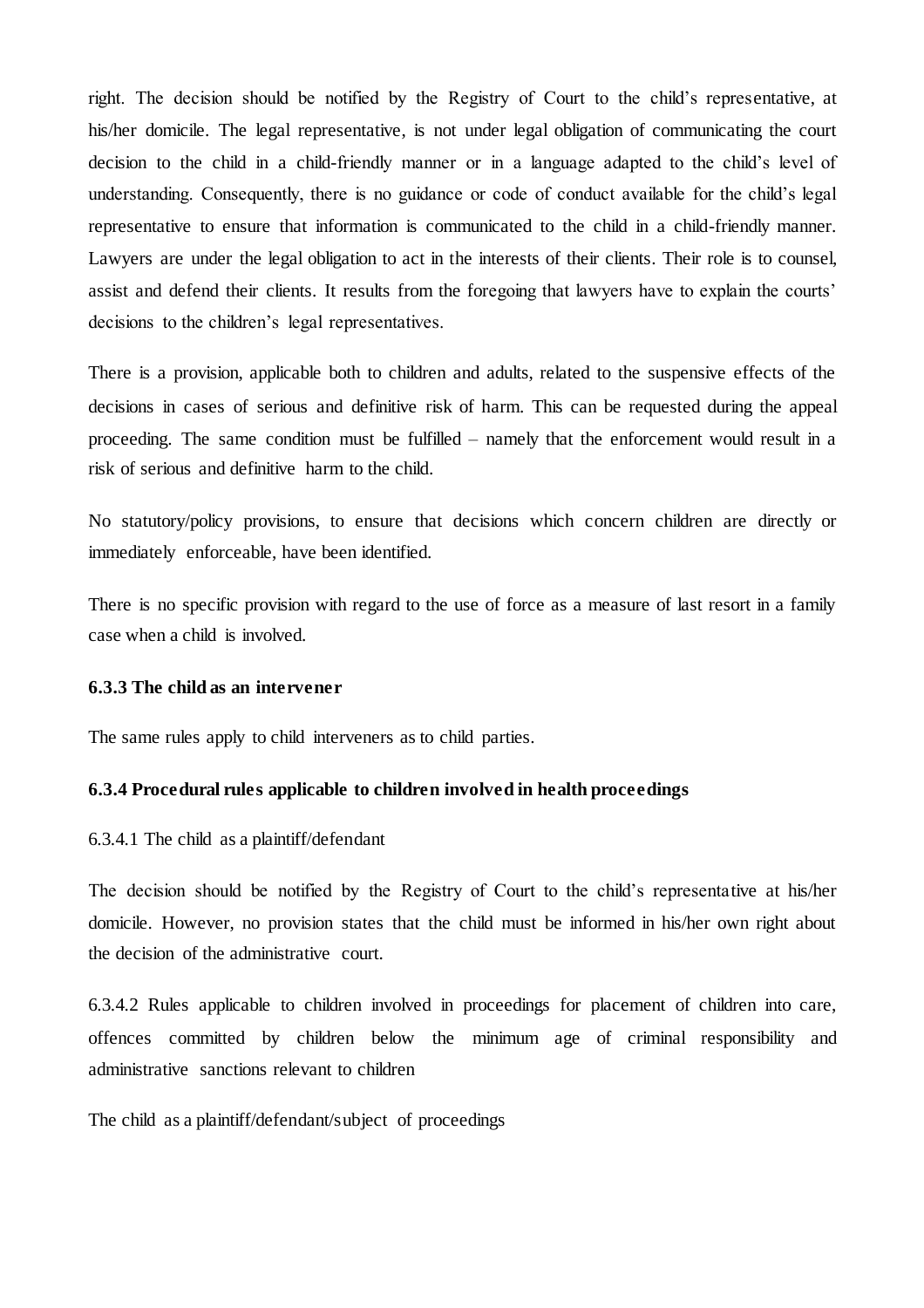The general rules described in 6.3.1 also apply to the enforcement of the decisions of the Juvenile and Guardian Court.

The Juvenile and Guardian Court can temporarily place the child.

The Juvenile and Guardianship Court has the power to order the provisional enforcement of its decision in spite of the fact that the public prosecutor, the child or any other person, could file an appeal.

# <span id="page-22-0"></span>7. Access to remedies

# **7.1. Criminal justice**

# **7.1.1 Right in law or policy for child victims in case of decision not to prosecute**

There is the possibility to lodge a complaint accompanied by criminal indemnification or a direct quote.

### **7.1.2 Access any complaint, legal appeal or judicial review mechanisms**

Children who consider that their rights have been infringed can contact the Ombudsman for children's rights ((*Ombudsman fir Kanner a Jugendlecher, OKAJU)* ) which monitors the respect of children's rights and delivers annual reports. The OKAJU receives information and complaints on the violation of children's rights and listens, in this respect, to any child who asks to be heard. After having heard the child and gathered information, the OKAJU formulates recommendations or advice to ensure a better protection of children's rights and interests.

Furthermore, children can always contact the Juvenile judge.

# **7.1.3 Mandate to take all necessary steps to claim for damages/compensation during or after criminal proceedings in which the child was a victim**

Legal assistance to the child claimant in judicial proceedings can be provided to him/her, irrespective of the financial resources of his/her parents or of the persons living with the child.

A child, via his/her legal representative, can use formal judicial proceedings to seek compensation. Victims can claim compensation within the criminal procedure. For claims where compensation would be difficult to obtain, the victim can apply for state compensation if:

 $\blacksquare$  the criminal perpetrator could not be identified;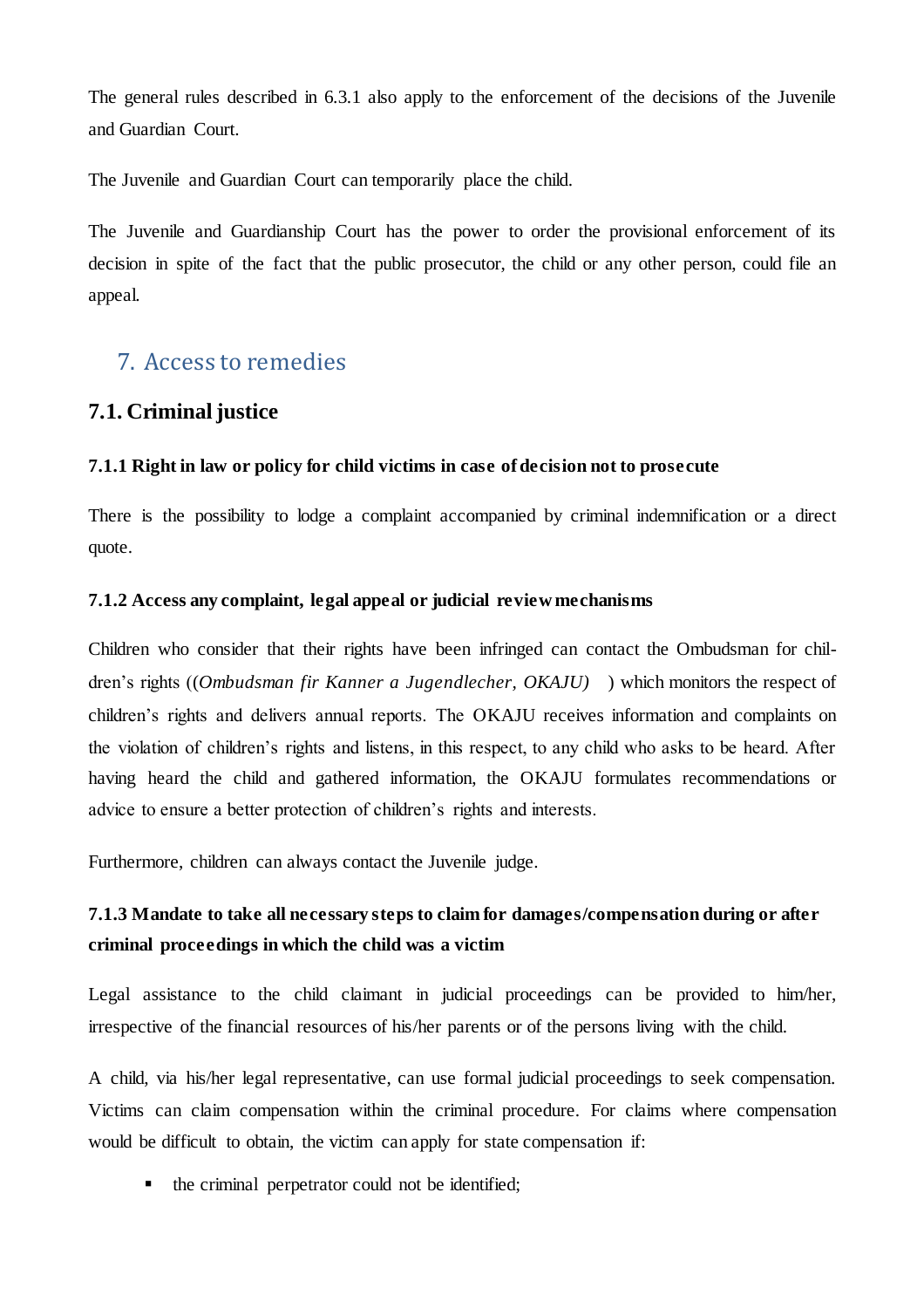- the criminal perpetrator is identified, but could not be located;
- the criminal perpetrator is insolvent;
- the offence led to serious damages (death, disability, physical or mental damages, etc.).

## **7.1.4 Statute of limitations**

In principle in criminal matters, there are no special rules on limitation periods for children who do not pursue their claims before they reach the age of majority. General rules on limitation periods apply in this case. (Crimes 10 years, offence 5 years, the deadline starting at the day of the acts)

Nevertheless, for some infringements the general rules do not apply and the usual deadline only starts when the child has reached the age of majority:

- Rape
- $\blacksquare$  Indecent assault
- **Human** trafficking
- **Exploitation** of the prostitution
- Pimping
- « l'homicide volontaire non qualifié meurtre »
- **Intentional bodily injuries**

In civil matters the only exception to the general rules is the right for children to contest a parentchild relationship (*contestation d'une reconnaissance*). In cases of disputes regarding the assumption of paternity, the right for children to pursue their claims is imprescriptible. They can contest their parent-child relationship at any time of their life. However, before the age of 18, children must be represented by a parent or legal representative to contest a parent-child relationship.

The limitation period for the prosecution of acts constituting a crime is 10 years from the date of the facts. The limitation period for crimes referred to in Articles 372-377 (the molestation and rape) and Articles 382-1 and 382-2 (Trafficking in human beings) of the Criminal Code committed against minors, begins to run from the majority of the victim.

The limitation period for the prosecution of acts constituting an offense is 5 years. When the victim is a minor and when the acts are provided for in Articles 372 (the molestation), 379, 379bis (exploitation of prostitution and procurement), 400, 401bis, 402 or 405 (manslaughter) of the Criminal Code, the periode of limitations for public action begins only to run only from the majority of the individual.

# **7.2 Civil justice**

7.2. Access to any complaint, legal appeal or judicial review mechanisms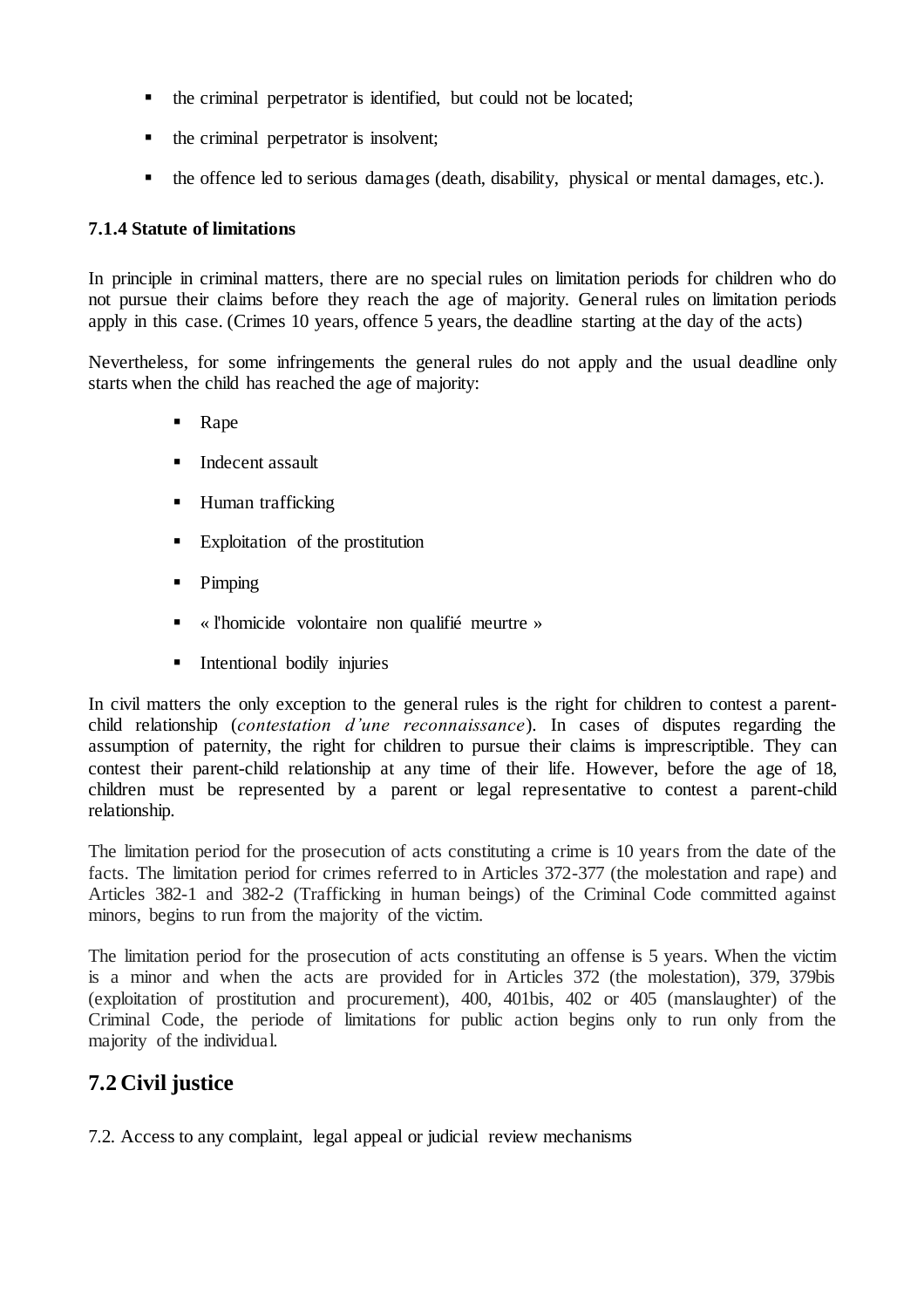The child who wants to file a complaint, a legal appeal or a notion for judicial review in front of an ordinary court must be represented by his/her legal representative. An exception is made for emancipated children who can appeal on their own behalf.

Also decisions taken by the Juvenile Court can be appealed by the child with the support of a lawyer.

The child can also directly take contact with the Juvenile Judge.

# **7.2.1 Possibility for the legal representative make submissions instead of the child without**

### **his/her consent**

As the child's legal representative represents the child and takes every act in his/her name, he/she can make submissions or appeals without the child's consent.

# **7.2.2 Support provided to the child in order to access such mechanisms**

The child can benefit from the services of free legal counsels, or be assisted by a lawyer or receive help from legal information services. They can provide support to the child in accessing legal remedies.

# **7.2.3 Actions to be taken if there is a conflict of interests with parental interests**

The court can appoint an ad-hoc administrator if there is a conflict of interest between the parents and the child.

# **7.2.4 Appeal by child care authority against certain court decisions involving children**

A child care authority cannot appeal against court decisions involving children.

# **7.3. Administrative justice**

# **7.3.1 Statutory/policy provisions enabling a child to appeal against the court's decision.**

There are no child-specific rules regarding appeals against court decisions taken as the result of administrative judicial proceedings. Therefore the general rules applicable to adults also apply to children. The procedural provisions concerning the appeal are similar to those related to the first instance administrative judicial proceeding. In accordance with these rules, a child's representative can lodge an appeal within 40 days following the notification of the first instance court decision.

# **7.3.2 Statutory/policy provisions allowing the child's legal representative to make submissions instead of the child without his/her consent**

There is no specific provision allowing or forbidding the child's legal representative to appeal without the child's consent.

# **7.3.3 Statutory/policy provisions to provide support to the child in order to access such**

# **mechanisms.**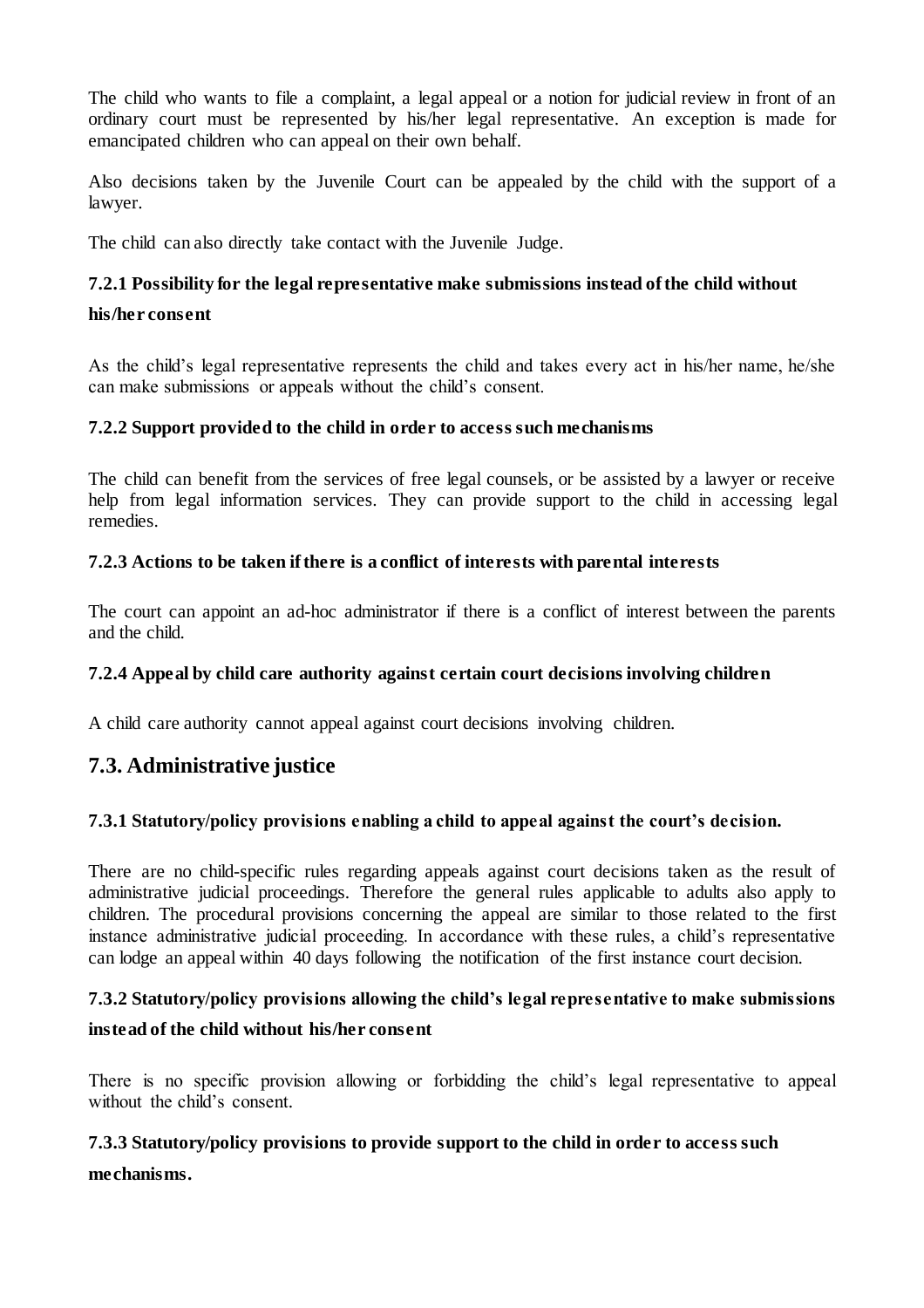No statutory/policy provisions have been identified to provide support for the child to access an appeal mechanism.

# **7.3.4 Legal obligation on judicial authorities to secure the right of a child involved in judicial**

# **proceedings to claim compensation for damage s caused by violation of rights**

No legal obligations exist for judicial authorities to secure the rights of children involved in judicial proceedings to claim for compensation for damages caused by violation of their rights. But the victim has to be informed about the hearing.

## **7.3.5 Actions to be taken if there is a conflict of interests with parental interests?**

In case of a conflict of interests with his/her legal representative, an ad hoc administrator can be appointed.

### **7.3.6 Statutory/policy provisions allowing a child care authority to appeal against certain**

### **court decisions involving children**

There is no provision allowing a child care authority to appeal against a court decision involving children.

### **7.3.7 Possibility for a child to exercise rights in their own right or through a representative.**

A child who is under 18 years old has no full capacity to exercise his/her rights and undertake obligations. Consequently, a child has no legal capacity to make an appeal to a court against an administrative decision. According to the Civil Code, a claim brought by a child in his/her own name will be inadmissible. He/she has to be represented by his/her parents or guardian who, as the child's legal representative, will file a claim.

There is a legal exception which confers to a child the right to bring a claim in his/her own name. An emancipated child has full legal capacity to exercise his/her rights and obligations and can therefore lodge an appeal against an administrative decision. A child can be emancipated through marriage.

### 7**.3.8 Existence of different provisions for different age groups**

In Luxembourg, a specialised judicial system deals with offences committed by children below MACR (Minimum Age of Criminal Responsibility). The MACR in Luxembourg is 18 years of age. The treatment of children, who commit acts which if committed by adults would be considered as criminal offences, falls outside the scope of the competence of the administrative courts.

Judicial decisions in this respect are made by the Juvenile Courts (*Tribunal de la Jeunesse et juge des tutelles*).

### **7.3.9 Laws/policies ensuring best interests of the child and their dignity.**

According to the Law of 16 December 2008 on the support of youth and family, the child's best interest must be a paramount consideration in any proceedings involving a child. There is no explicit mention of such a principle in administrative procedural rules.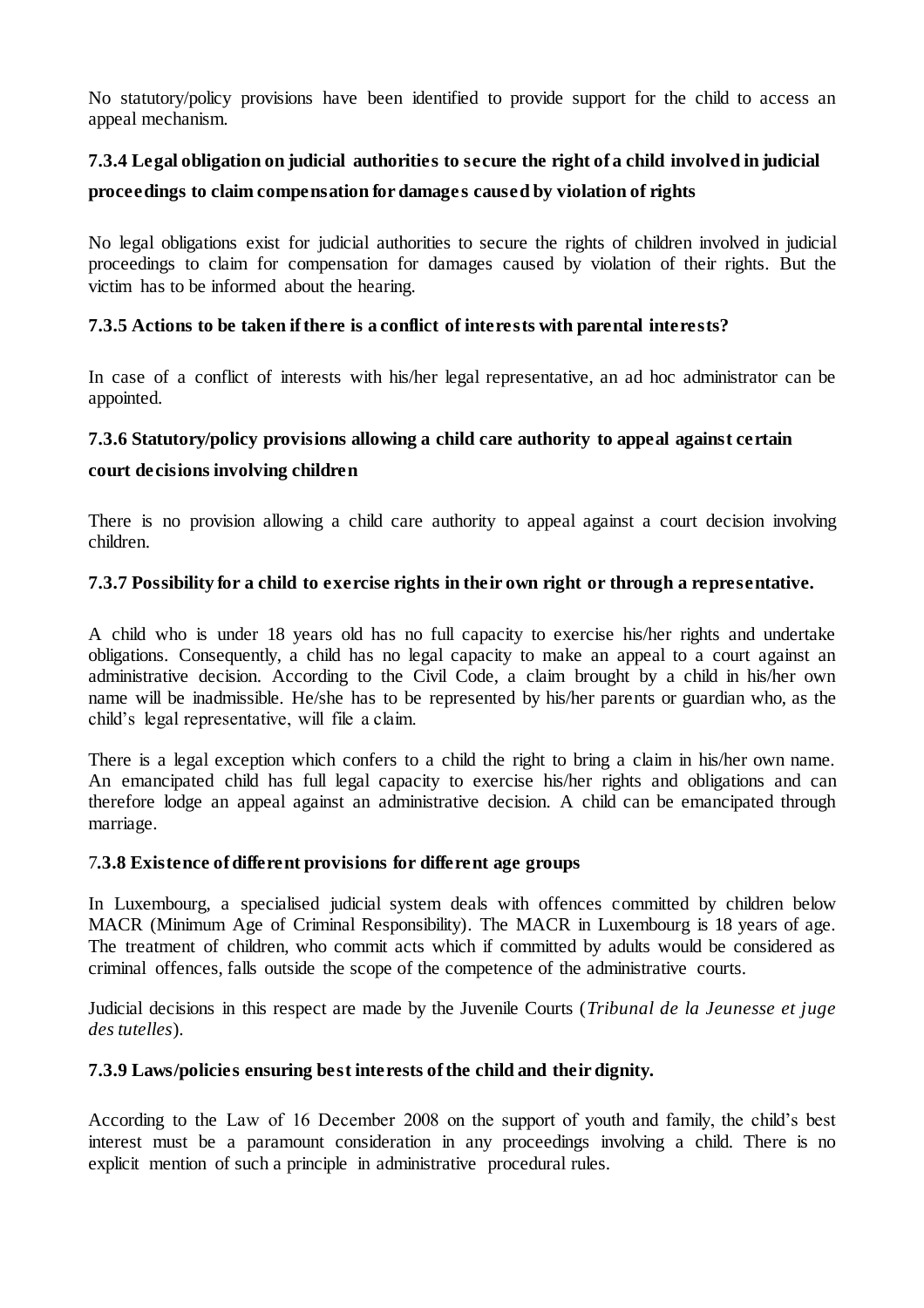# <span id="page-26-0"></span>8. Vie familiale

# **8.1. Procedure for adoption, including international adoption.**

Au Grand-Duché, l'adoption est ouverte aux résidents luxembourgeois, nationaux ou non, ainsi qu'aux non-résidents qui veulent adopter une personne qui réside au Luxembourg.

Les conditions requises pour adopter sont régies par la loi nationale du ou des adoptants.

En cas d'adoption par deux conjoints de nationalité différente ou apatrides, la loi applicable est celle de la résidence habituelle commune au moment de la demande.

Pour l'adopté, la législation de son pays d'origine est appliquée, sauf si l'adoption projetée confère à l'adopté la nationalité de l'adoptant. En cas de conflit entre les règles de compétence, la loi du pays où l'adoption est valablement conclue s'applique.

Toute personne intéressée à adopter un enfant doit d'abord s'adresser au Ministère de l'Education Nationale, de l'Enfance et de la Jeunesse (MENJE) pour y déposer la candidature à l'adoption. Ensuite, elle doit participer à un « cycle de préparation à l'adoption » organisé par le MENJE en collaboration avec la Maison de l'Adoption de la Croix Rouge luxembourgeoise**<sup>1</sup>** . Ce « cycle de préparation à l'adoption » se situe avant l'évaluation d'aptitude à l'adoption.

La Maison de l'Adoption est un service de consultation en matière d'adoption pour les personnes concernées par l'adoption (candidats adoptants, adoptés, familles adoptives, professionnels interpellés par des situations d'adoption).

Ce service, géré par la Croix-Rouge luxembourgeoise et conventionné par l'Etat, est indépendant des organismes d'adoption agréés nationaux<sup>2</sup> et n'intervient donc ni dans l'évaluation des demandes d'adoption, ni dans la réalisation proprement dite des adoptions au Luxembourg ou à l'étranger.

Tout au long de la procédure d'adoption et en post-adoption, ce service offre un accompagnement par des consultations personnalisées.

Ce cycle sert à l'information générale et à la sensibilisation des intéressés par l'adoption nationale et/ou internationale.

A la fin de ce cycle, un certificat de participation est émis et les adoptants sont dirigés vers un service d'adoption qui les informe, prépare et évalue.

# **8.1.1 Procédure pour les adoptions nationales**

1

S'ils ont régulièrement recueilli l'enfant à adopter, les adoptants doivent s'adresser à un avocat à la Cour qui déposera une requête en adoption devant le tribunal d'arrondissement.

**<sup>1</sup>**Maison de l'Adoption de la Croix Rouge luxembourgeoise <http://www.croix-rouge.lu/objectifs-de-la-maison-de-ladoption/>

**<sup>2</sup>**Organismes agréés<https://www.hcch.net/fr/instruments/conventions/authorities1/?cid=69>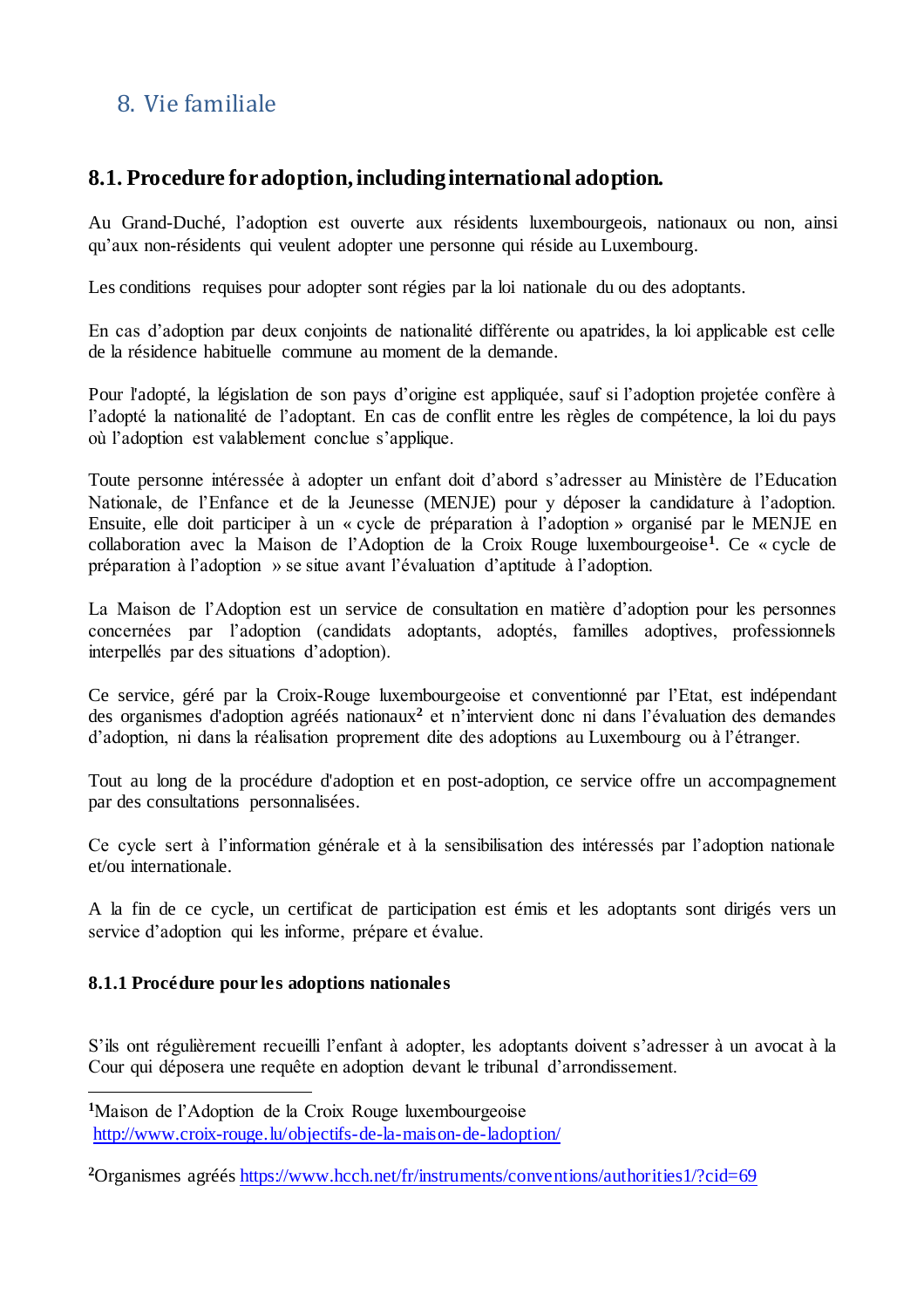Cette requête en adoption devra être contresignée par les adoptants, l'adopté s'il a plus de 15 ans, et les personnes dont le consentement est, le cas échéant, requis.

La requête et les pièces sont communiquées au procureur d'Etat qui prend des conclusions écrites. L'instruction de la demande et les débats auront lieu en chambre du conseil en présence du ministère public.

Un jugement d'adoption est prononcé en audience publique. Un délai d'appel de 40 jours existe, la voie d'appel n'est cependant pas ouverte pour les parents adoptants.

Après le délai d'appel, le dispositif du jugement ou de l'arrêt prononçant l'adoption est transcrit à la demande du ministère public sur les registres de l'état civil du lieu de naissance de l'enfant adopté (s'il est né à l'étranger ou si le lieu de naissance est inconnu, la transcription est faite sur les registres de l'état civil de la Ville de Luxembourg).

La mention du jugement est faite en marge de l'acte de naissance de l'enfant adopté.

### **8.1.2 Les adoptions internationales selon la convention de la Haye du 29 mai 1993** *<sup>3</sup>*

Après avoir terminé le cycle de préparation à l'adoption les candidats à l'adoption s'informent auprès des différents services d'adoption au sujet des conditions des pays d'origine et s'inscrivent sur la liste d'attente d'un ou de plusieurs pays. Parallèlement, ils s'inscrivent aux séances de sensibilisation proposées par la «Maison de l'Adoption».

L'évaluation des candidats à l'adoption est réalisée par un service d'adoption agréé. L'équipe pluridisciplinaire du service émettra un avis.

En cas d'avis négatif, les candidats en seront informés et le refus sera motivé par les intervenants de l'*Organisme agréé pour l'adoption (*OAA).

En cas d'avis positif, un rapport social sera remis au couple adoptant en vue de le transmettre à un avocat celui-ci déposera ensuite une requête au tribunal d'arrondissement de résidence du couple candidat pour obtenir une ordonnance sur la qualification et l'aptitude à adopter.

Cette ordonnance est rendue en audience publique.

1

A ce stade, une autorisation de séjour non-nominative est établie par le Ministère des Affaires Etrangères.

Après l'obtention de l'ordonnance de capacité d'adopter et la constitution du dossier par les adoptants, ledit dossier est transmis au pays d'origine. Il est analysé par les instances compétentes et inscrit sur la liste d'attente.

Le principal rôle des organismes agréés nationaux est l'encadrement des candidats adoptants, leur préparation, leur évaluation en rapport avec leur projet d'adoption, leur soutien au long de la procédure d'adoption au moment de l'apparentement et de la préparation du séjour au pays d'origine,

**<sup>3</sup>** Convention de La Haye sur la protection des enfants et la coopération en matière d'adoption internationale du 29 mai 1993 Country Profile-Luxembourg

https://www.hcch.net/fr/publications-and-studies/details4/?pid=6221&dtid=42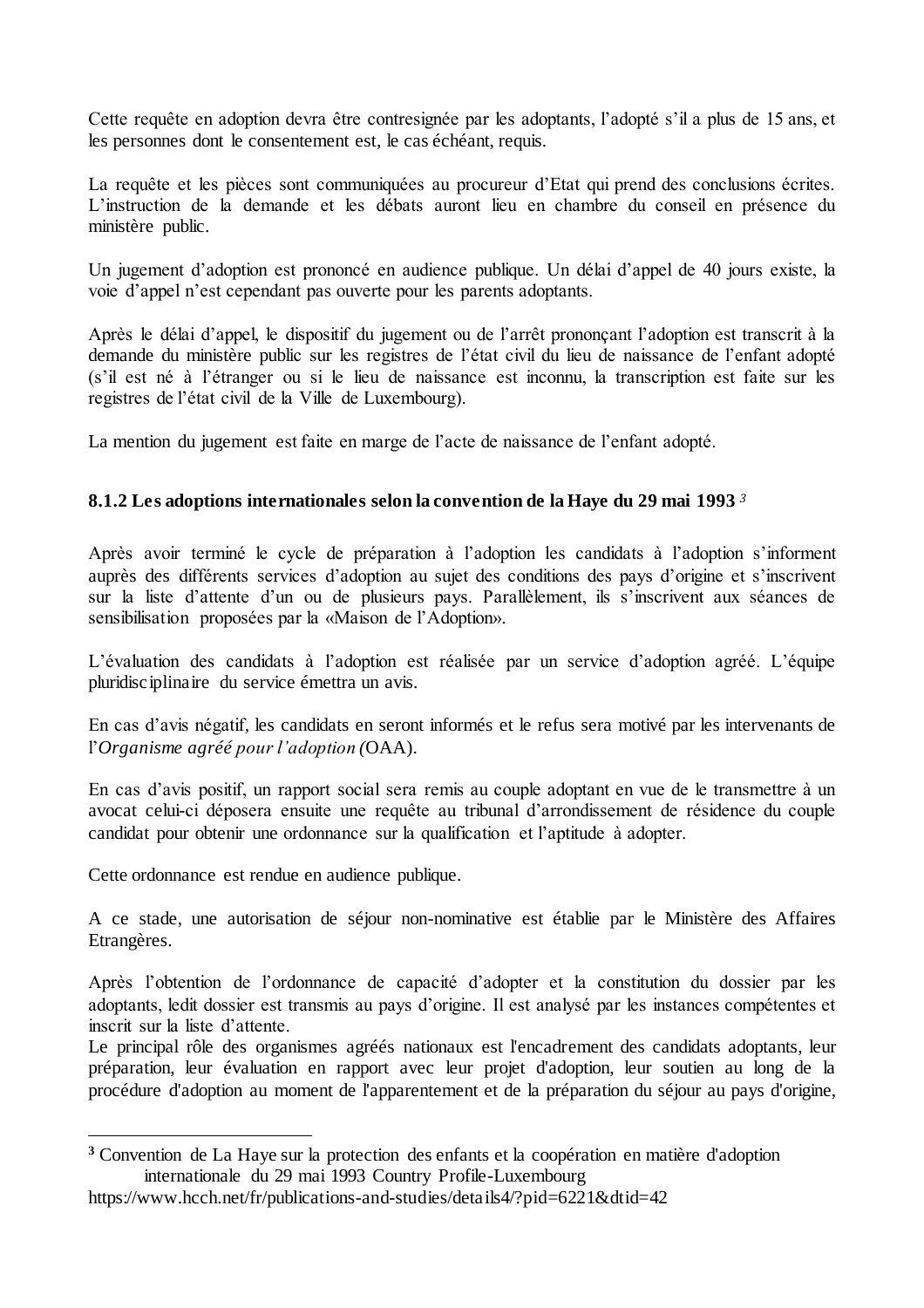le suivi post-adoptif, ainsi que l'échange régulier avec les autorités et organismes partenaires de l'Etat d'origine et la conservation des dossiers et informations sur les adoptions finalisées.

Le jugement d'adoption sera prononcé au pays d'origine, il sera reconnu au Luxembourg et transcrit au registre de l'Etat Civil de la Ville de Luxembourg.

# **8.1.3 Les adoptions internationales de pays n'ayant pas ratifié la Convention de La Haye.**

Au cas où des futurs parents adoptifs désirent adopter dans un Etat non contractant et non partenaire d'un des organismes agréés luxembourgeois, il faut évaluer la faisabilité du projet en faisant du travail de recherche et d'échange avec les autorités locales de l'Etat en question et de préférence avec d'autres autorités centrales d'Etats d'accueil qui ont eu une expérience de travail avec cet Etat pour pouvoir rassembler toutes les garanties nécessaires.

# **8.2 Différents types d'adoption**4

Au Luxembourg, il y a deux formes d'adoptions : l'adoption simple et l'adoption plénière.

# **8.2.1 L'adoption simple**

On peut seulement procéder à l'adoption simple, s'il y a de justes motifs et si elle présente des avantages pour l'adopté. (*Article 343 et suivants du Code civil*)

L'adoption simple se caractérise par le fait que le lien de filiation entre l'adopté et ses parents biologiques n'est pas rompu.

# **Conditions :**

On peut seulement procéder à l'adoption simple, s'il y a de justes motifs et si elle présente des avantages pour l'adopté. (*Article 343 et suivants du Code civil*)

Peut adopter un enfant/adulte :

- Toute personne âgée de plus de 25 ans à condition que la différence d'âge entre l'adoptant et l'adopté est d'au moins 15 ans. Si la personne est mariée et non séparée de corps, son conjoint doit consentir à l'adoption.
- Deux conjoints dont l'un a au moins 25 ans et l'autre au moins 21 ans. Une différence d'âge d'au moins 15 ans entre l'adoptant et l'adopté est exigée.
- Un des conjoints adoptant l'enfant légitime, naturel ou adoptif de son conjoint. Son âge n'importe pas et la différence d'âge exigée entre l'adoptant et l'adopté est de 10 ans.

Peut être adopté :

1

- Tout enfant âgé d'au moins 3 mois si le consentement a été recueilli soit :
	- des parents

**<sup>4</sup>** Guichet.lu /Guide administratif de l'Etat luxembourgeois <http://www.guichet.public.lu/citoyens/fr/famille/parents/adoption/adoption-simple/index.html>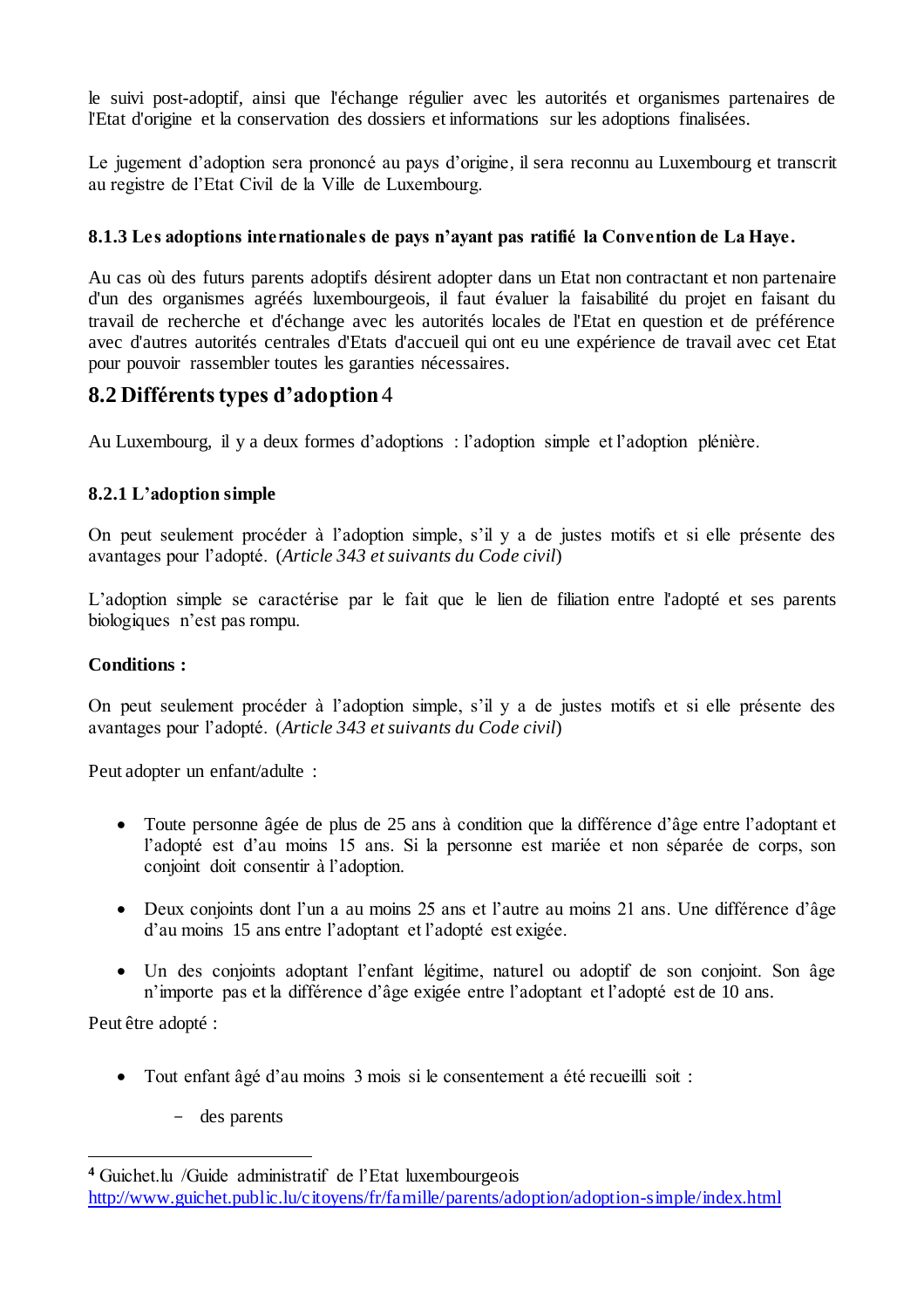- du conseil de famille
- de l'administrateur public
- Tout enfant âgé de 15 ans qui a personnellement consenti à l'adoption.
- Toute personne mariée et non séparée de corps, si le conjoint a consenti à l'adoption.

# **Les effets de l'adoption simple :**

L'adopté conserve tous les droits et obligations (notamment héréditaires) émanant du lien juridique avec sa famille d'origine.

En outre, l'adopté et ses descendants acquièrent dans la famille d'adoption les mêmes droits successoraux qu'un enfant légitime.

# **La révocation de l'adoption simple :**

L'adoption simple ne peut être révoquée que pour des motifs très graves et quand l'intérêt de l'enfant l'exige.

La révocation peut être demandée par l'adoptant, l'adopté ou le ministère public.

Si l'adoption est révoquée, la décision de révocation fait cesser tous les effets de l'adoption à compter de la demande en justice.

Toutefois, certains effets subsistent comme les prohibitions au mariage dans la famille adoptive et certains droits successoraux

# **8.2.2 L'adoption plénière**

L'adoption plénière se caractérise par le fait qu'un lien de filiation est établi entre l'adoptant et l'adopté qui se substitue à la filiation d'origine de l'adopté.

Il y a une rupture des liens de filiation entre l'enfant et ses parents biologiques.

Exception est faite si l'adoption vise l'enfant du conjoint, dans ce cas, le lien de filiation d'origine subsiste.

# **Conditions :**

Les conditions requises pour procéder à une adoption plénière sont régies par la loi nationale du ou des adoptants.

On peut seulement procéder à l'adoption plénière, s'il y a de justes motifs et si elle présente des avantages pour l'adopté. (*Article 343 du Code civil*)

### Peut adopter un enfant :

La loi nationale des parents s'applique à la procédure de l'adoption plénière.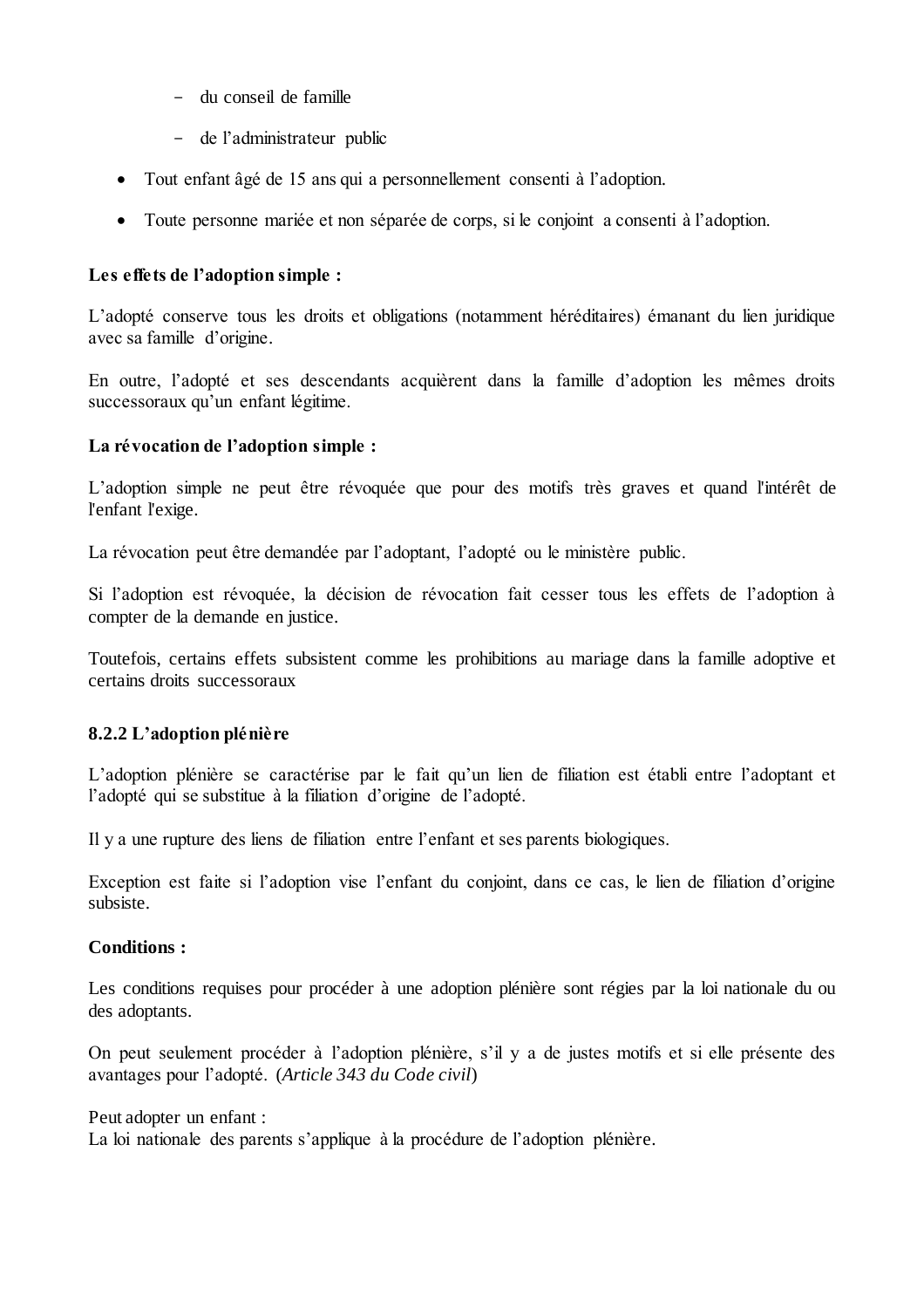Si les futurs parents adoptifs ont la nationalité luxembourgeoise alors la loi nationale du Luxembourg est d'application.

Dans ce cas l'adoption est ouverte aux couples mariés du sexe opposé et du même sexe.

### **Conditions :**

Deux conjoints non séparés de corps dont l'un a au moins 25 ans et l'autre au moins 21 ans.

Une différence d'âge d'au moins 15 ans entre l'adoptant et l'adopté est exigée. Si l'adoptant est marié et non séparé de corps, son conjoint doit consentir à l'adoption.

Un des conjoints adoptant l'enfant légitime, naturel ou adoptif de son conjoint.

Son âge n'importe pas et la différence d'âge exigée entre l'adoptant et l'adopté est de 10 ans.

Peut être adopté :

- Tout enfant âgé entre 3 mois et 16 ans si le consentement a été recueilli soit :
	- des parents
	- du conseil de famille
	- de l'administrateur public
- Tout enfant âgé de 15 ans qui a personnellement consenti à l'adoption.

### **Les effets de l'adoption plénière:**

Le jugement prononcé, les parents biologiques de l'enfant n'ont plus, sur le plan juridique, ni droits, ni devoirs, ni responsabilités envers l'enfant.

Ils n'ont plus droit de regard sur son éducation et sur ses soins. Ils n'ont aucune possibilité de reprendre l'enfant.

Tous les droits, devoirs et responsabilités sont transférés entièrement et définitivement aux parents adoptants.

Par ailleurs, l'adoption plénière confère à l'adopté et à ses descendants les mêmes droits et obligations que ceux conférés aux enfants légitimes des adoptants.

# **La révocation de l'adoption plénière :**

L'adoption plénière est irrévocable.

# **8.3 Mesures en place pour s'assurer de l'intérêt supérieur de l'enfant**

Pour le cas où un Etat est un contractant de la Convention de la Haye de 1993ses procédures d'adoption sont a priori conformes aux principes de ladite convention.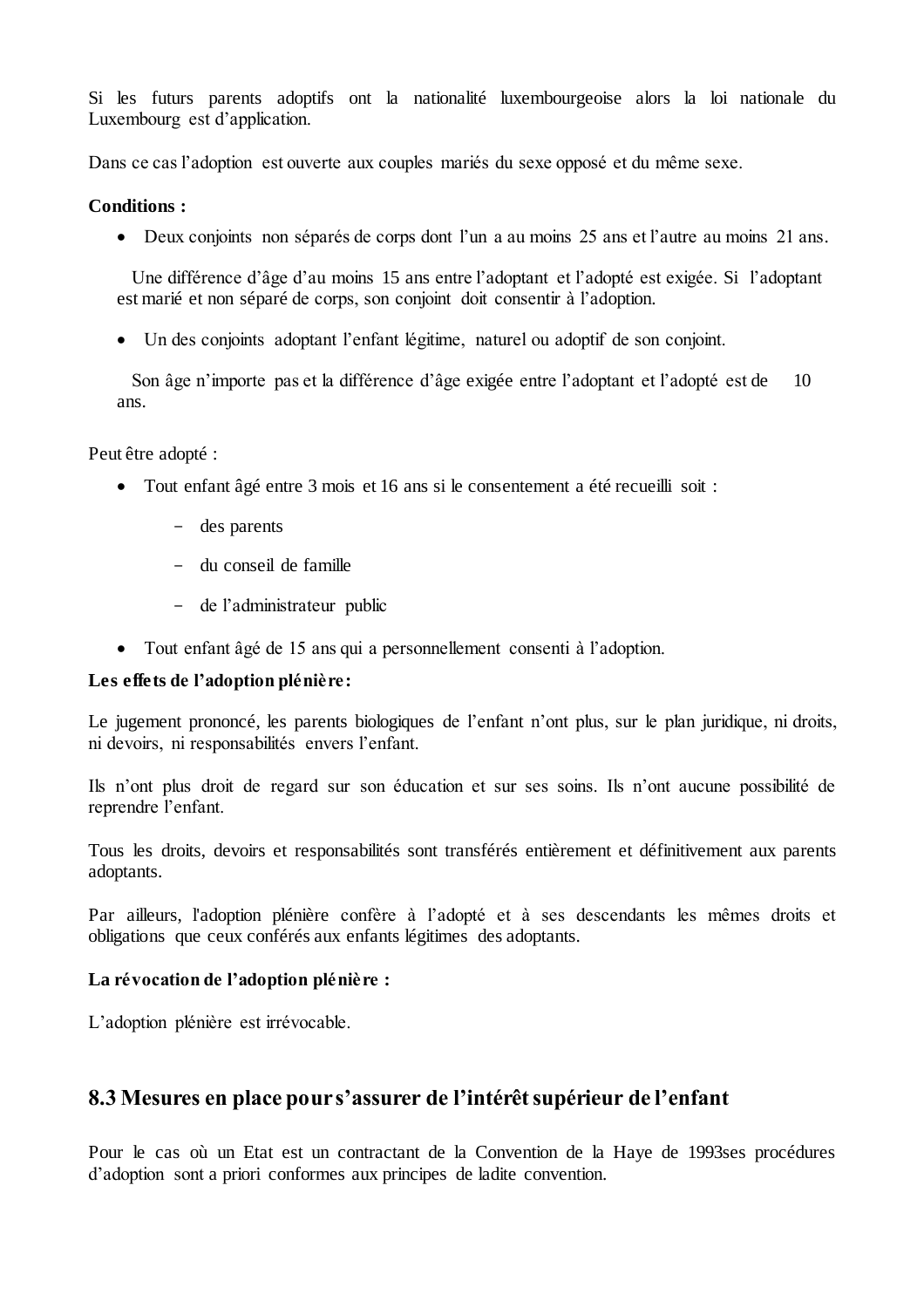Au cas où des futurs parents adoptifs désirent adopter dans un Etat non contractant et non partenaire d'un des organismes agréés luxembourgeois, il faut évaluer la faisabilité du projet en faisant du travail de recherche et d'échange avec les autorités locales de l'Etat en question et de préférence avec d'autres autorités centrales d'Etats d'accueil qui ont eu une expérience de travail avec cet Etat pour pouvoir rassembler toutes les garanties nécessaires.

En cas de signalisation de pratiques illicites, les autorités judiciaires et de police sont activées pour faire les enquêtes nécessaires. Selon la gravité de l'infraction, l'article 367-2 du Code pénal prévoit des sanctions (peines d'emprisonnement, amendes).

# **8.4 Mesures en place pour respecter le droit de l'enfant à être entendu**

Le sens du terme « intérêt supérieur » n'a pas été défini par la législation applicable. En outre, il n'y a pas de listes de contrôle ou de protocoles spécifiques qui déterminent l'intérêt supérieur de l'enfant. L'évaluation de l'intérêt supérieur de l'enfant relève de l'appréciation souveraine des juges. Les juges, quand ils statuent sur l'intérêt supérieur de l'enfant, peuvent prendre compte certains critères comme le bien-être de l'enfant, sa situation sociale, etc.

Au Luxembourg, ce n'est pas une obligation légale d'associer l'enfant au processus visant à déterminer son intérêt supérieur. Cependant, le tribunal peut prendre en compte l'opinion de l'enfant quand il statue sur l'intérêt supérieur de celui-ci. L'enfant peut exprimer son opinion lors de l'audience.

# **8.5 Autorités compétentes**

Les autorités compétentes en matière d'adoption nationale et internationale sont :

- le Ministère de l'Education nationale, de l'Enfance et de la Jeunesse, autorité centrale en matière d'adoption internationale
- le Tribunal d'arrondissement de Luxembourg
- le Tribunal d'arrondissement de Diekirch

# **8.6 Relevé de la législation sur l'adoption :**

Loi du 14 avril 2002

Portant approbation de la Convention de La Haye du 29 mai 1993 sur la protection des enfants et la coopération en matière d'adoption internationale

Loi du 31 janvier 1998

Portant agrément des services d'adoption et définition des obligations leur incombant